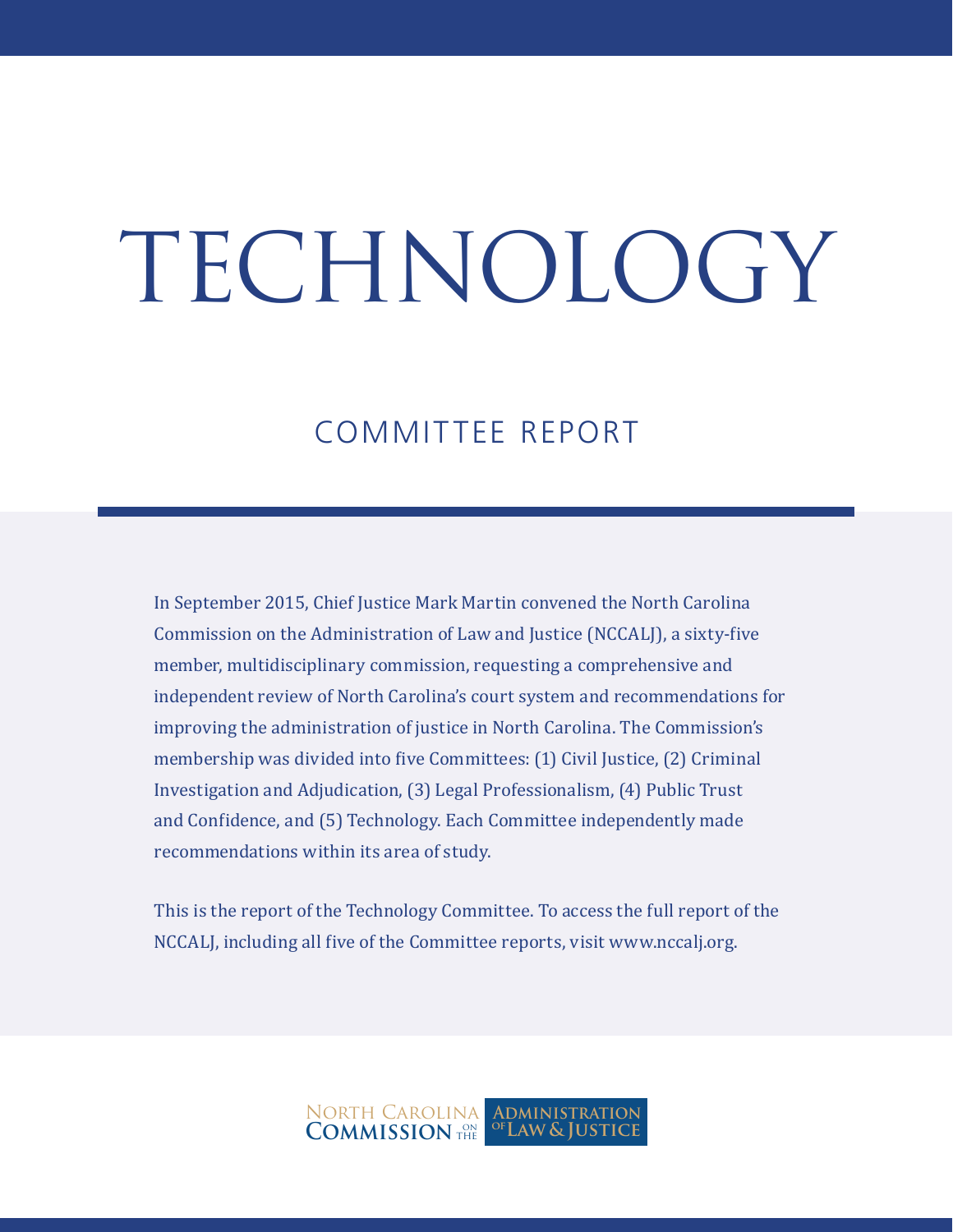

# APPENDIX E

eCOURTS STRATEGIC TECHNOLOGY PLAN September 29, 2016

BerryDunn Report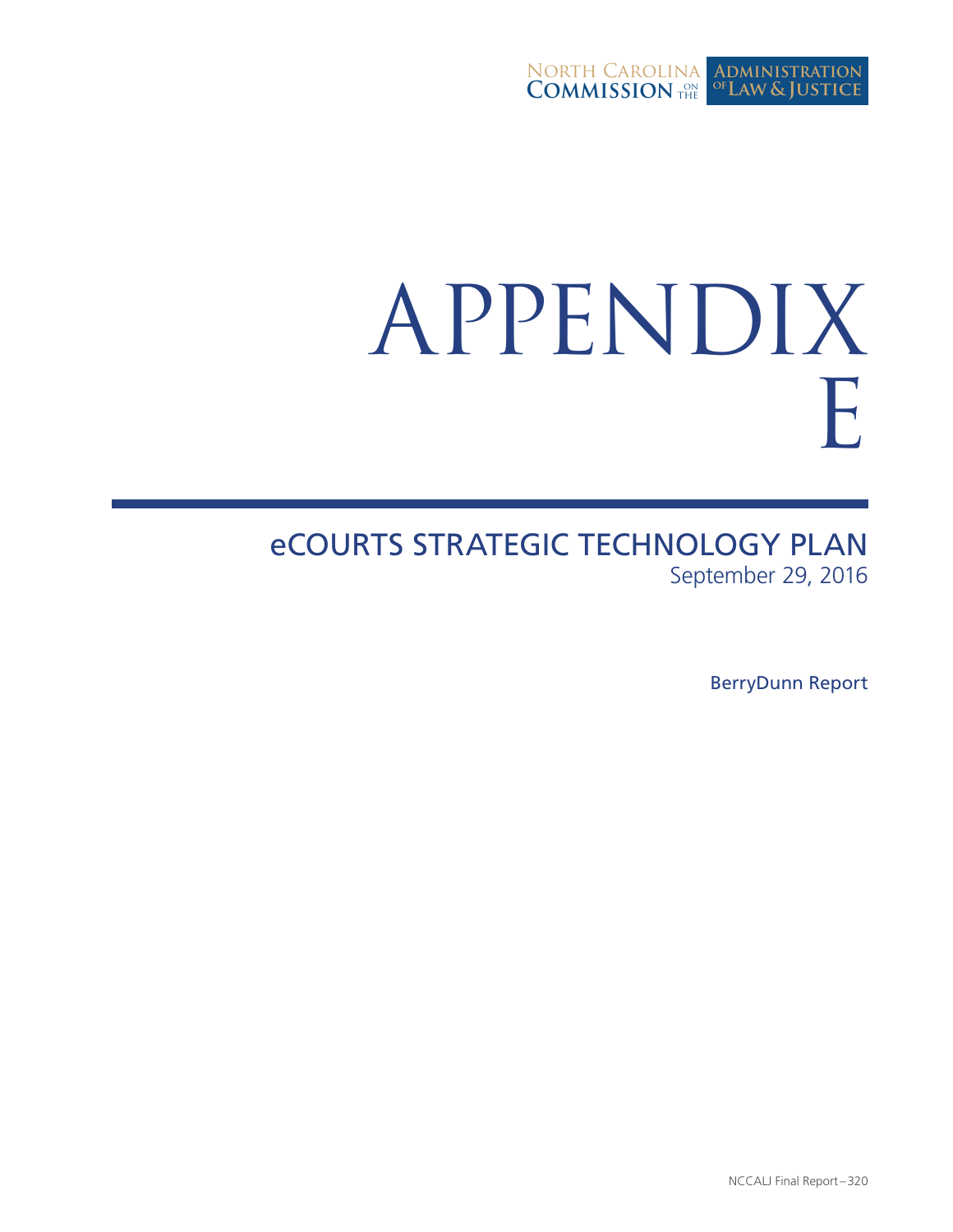

## **State of North Carolina Administrative Office of the Courts**



## **e-Courts Strategic Technology Plan**

September 29, 2016

**Prepared for:** North Carolina Administrative Office of the Courts 901 Corporate Center Drive Raleigh, NC 27607-5045

**www.berrydunn.com** www.berrydunn.com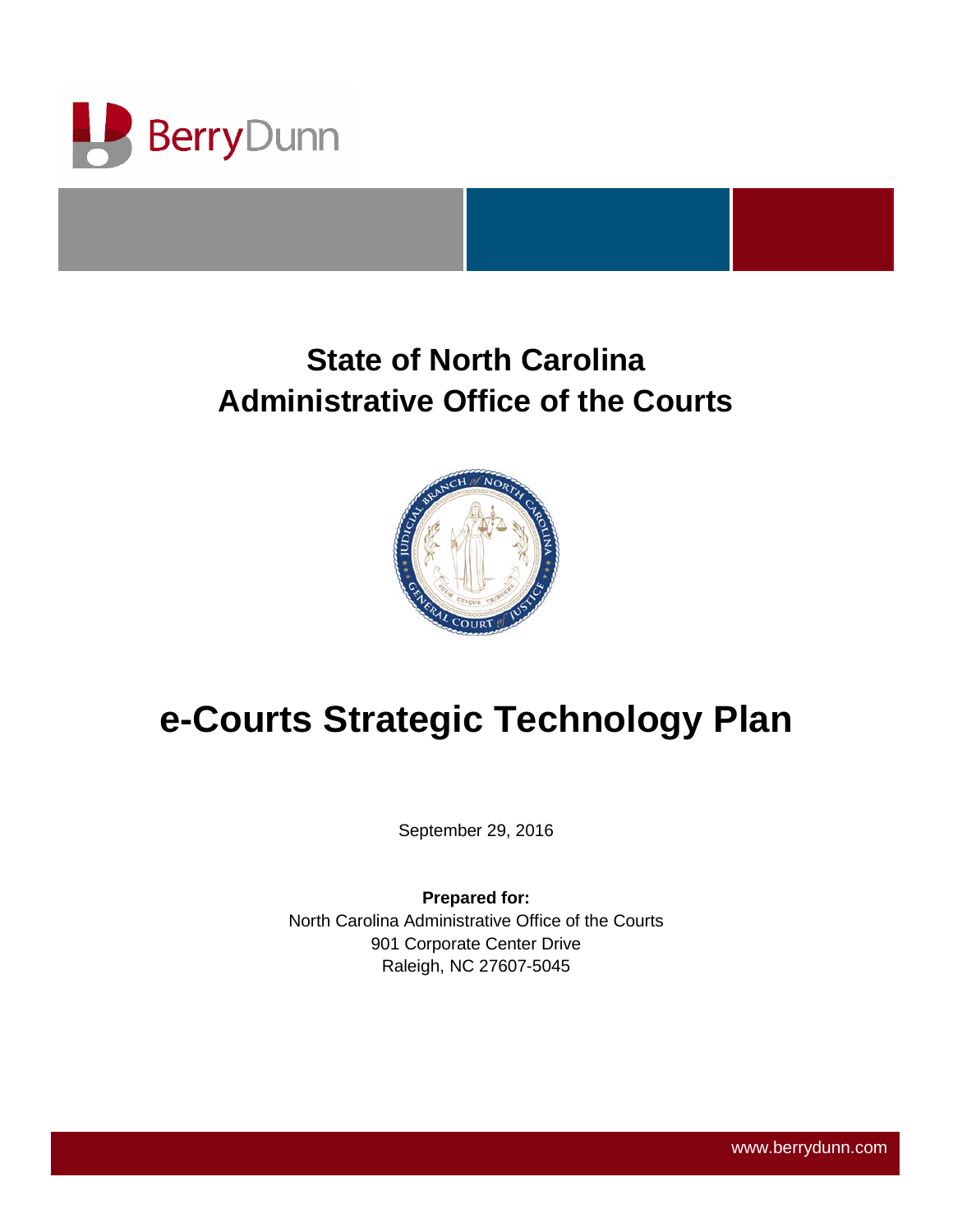#### <span id="page-3-0"></span>**Table of Contents**

|     | Drivers for the Development of an e-Courts Strategic Technology Plan |  |
|-----|----------------------------------------------------------------------|--|
|     |                                                                      |  |
|     |                                                                      |  |
|     |                                                                      |  |
|     |                                                                      |  |
| 1.1 |                                                                      |  |
| 1.2 |                                                                      |  |
|     |                                                                      |  |
| 2.1 |                                                                      |  |
| 2.2 |                                                                      |  |
|     |                                                                      |  |
|     |                                                                      |  |
|     |                                                                      |  |
|     |                                                                      |  |
| 3.1 |                                                                      |  |
| 3.2 |                                                                      |  |
|     |                                                                      |  |
| 4.1 |                                                                      |  |
| 4.2 |                                                                      |  |
| 4.3 |                                                                      |  |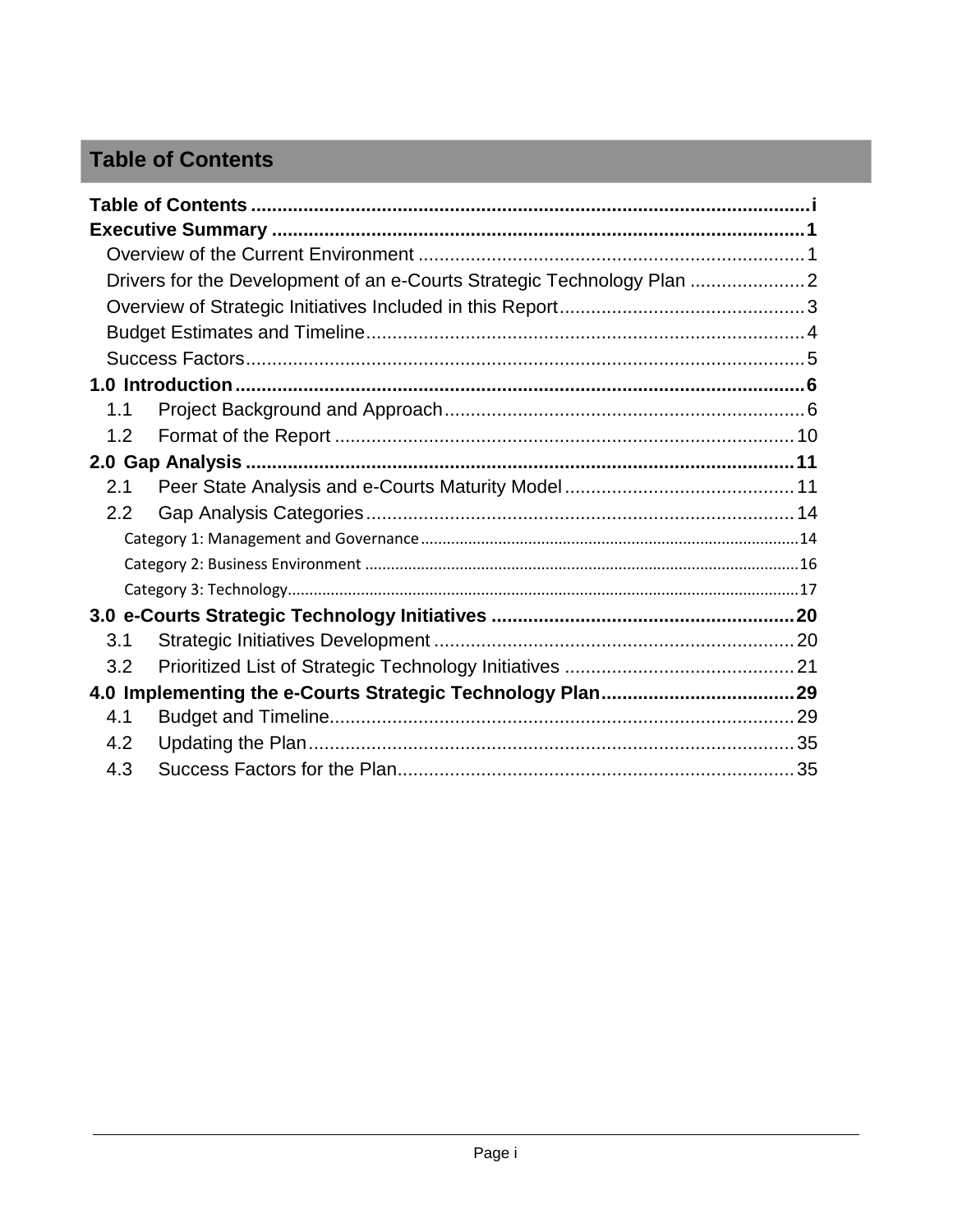#### <span id="page-4-0"></span>**Executive Summary**

The North Carolina Judicial Branch has been a unified court system for over 50 years and is among 26 legally defined unified court systems in the United States. The North Carolina Administrative Office of the Courts (NCAOC) was established to provide administrative services in this unified system, including court programs and management services; information technology (IT) support; human resources; financial, legal, and legislative services; research and planning services; court services; and purchasing services. Elements of the Judicial Department Act of 1965, which established the unified court system, include:

- Consolidation of a multiplicity of lower courts into a two-tier trial court system
- Centralization of judicial administration for the State's courts
- Centralized rule-making authority
- State funding of the court system
- State-level budgeting of State funds for court expenses

#### <span id="page-4-1"></span>**Overview of the Current Environment**

The IT environment in the Judicial Branch in North Carolina has evolved over the course of more than 30 years. Throughout this time, steady progress has been made in providing judicial and law enforcement professionals with a comprehensive suite of applications and tools to use in the performance of their duties. Most of these systems were developed by NCAOC staff using technologies considered to be "modern" at the time they were developed. The design of these systems was influenced by many factors, including, but not limited to:

- Funding pressures
- Court-specific practices and policies
- Policy and statute changes
- Requirements of specific user populations, such as judges, district attorneys (DAs), clerks, public defenders, magistrates, and law enforcement
- The dynamic information needs of Judicial Branch and legislative leadership
- The dynamic and evolving nature of available technology

North Carolina can boast an inventory of modern, sector-leading applications. However, the technology used to develop them applications spans more than three decades. In recent years, the NCAOC Technology Services Division (TSD) has interconnected many of the applications with sophisticated and complex application program interfaces (APIs), web services, and message queues. These methods have greatly increased the usability of the application portfolio, but have also created an intricate environment to support and maintain.

Many of these technologies have aged to the point that the skills required to maintain them have become scarce. During the last decade, there has been a substantial movement toward integration of the various system components across judicial and law enforcement functions, as well as toward the need to provide seamless access to the information that is housed within those systems.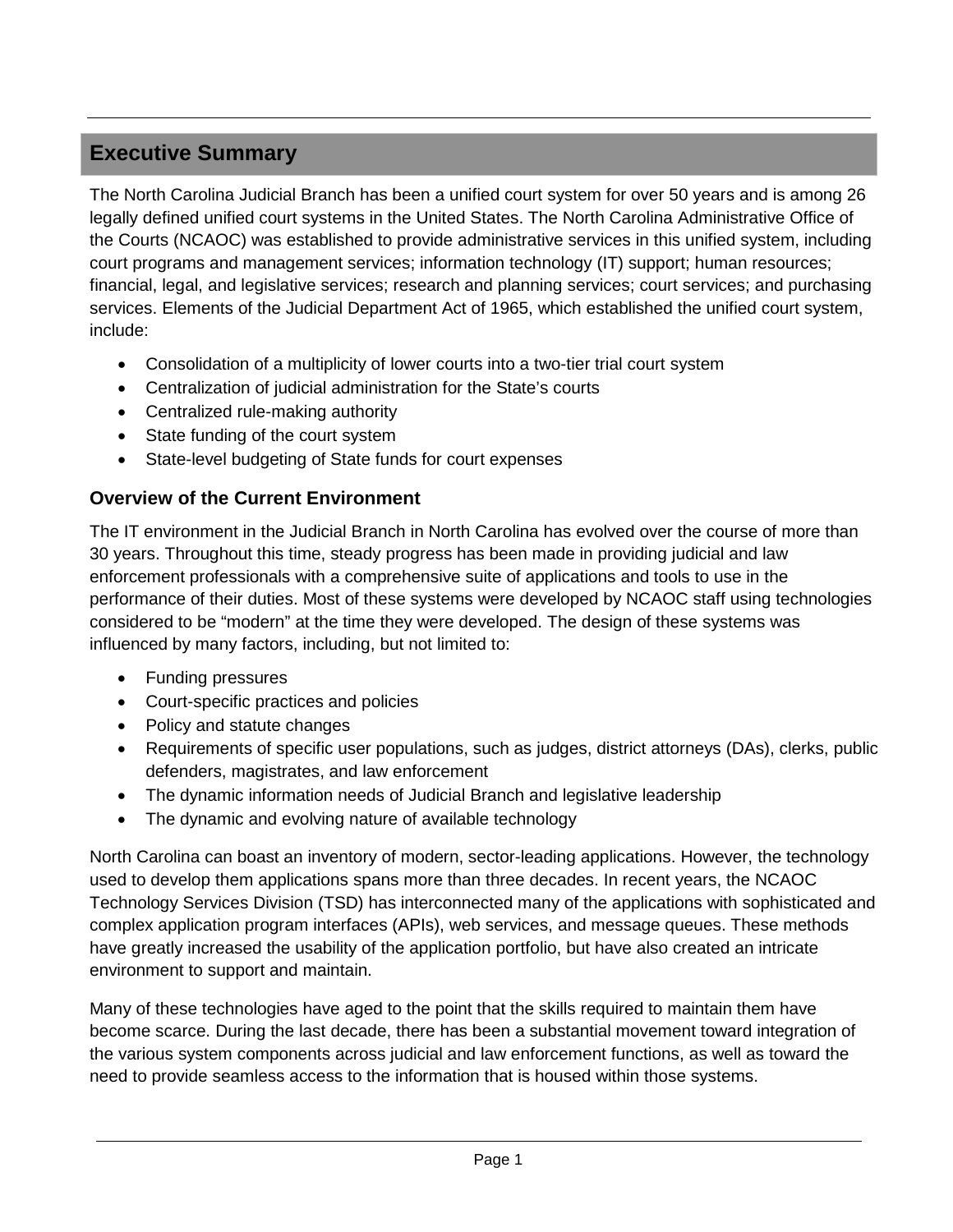#### <span id="page-5-0"></span>**Drivers for the Development of an e-Courts Strategic Technology Plan**

Pursuant to S.L. 2015-241, the NCAOC set out to develop an e-Courts Strategic Technology Plan. Section 18A.21.(a) of S.L. 2015-241 is defined below.

*SECTION 18A.21.(a) The Administrative Office of the Courts shall establish a strategic plan for the design and implementation of its e-Courts information technology initiative by February 1, 2016. The e-Courts initiative, when fully implemented, will provide for the automation of all court processes, including the electronic filing, retrieval, and processing of documents. The strategic plan shall:*

- *(1) Clearly articulate the requirements for the e-Courts system, including well-defined milestones, costs parameters, and performance measures*
- *(2) Prioritize the funding needs for implementation of the various elements of the system, after consultation with the e-Courts advisory committee established by subsection (c) of this section*
- *(3) Identify any potential issues that may arise in the development of the system and plans for mitigating those issues*
- *(4) Address the potential for incorporating any currently existing resources into the e-Courts system*

Additionally, the North Carolina Commission on the Administration of Law & Justice (NCCALJ) was already established as an independent, multidisciplinary commission to undertake a comprehensive evaluation of the North Carolina judicial system and make recommendations for strengthening its courts within the existing administrative framework. The NCCALJ includes five committees designed to focus on five areas of inquiry:

- Civil Justice
- Criminal Investigation and Adjudication
- Legal Professionalism
- Public Trust and Confidence
- Technology

The NCCALJ Technology Committee governed the development and approval of the e-Courts Strategic Technology Plan and served as the e-Courts Advisory Committee. The other four committees provided interim progress reports to the Technology Committee. Many of these reports included technology requirements supporting the committees' charters. These technology requirements were considered during the development of the e-Courts Strategic Technology Plan.

The North Carolina Judicial Branch has expressed a growing need for "anywhere, anytime" access to information. Whether within the courtroom, chambers, office, police car, or home, judicial and law enforcement officials and the public have expressed the desire to interact with court processes and data seamlessly, interactively, and remotely. This desire is a fairly recent divergence from traditional interactions with courts in the stakeholders' geography and is aligned with modern expectations to interact with government and private services providers electronically. Historically, local judicial officials interacted with citizens on a face-to-face basis, with information and data (mostly paper-based) being the sole province of those officials; legacy applications reflect these traditional practices.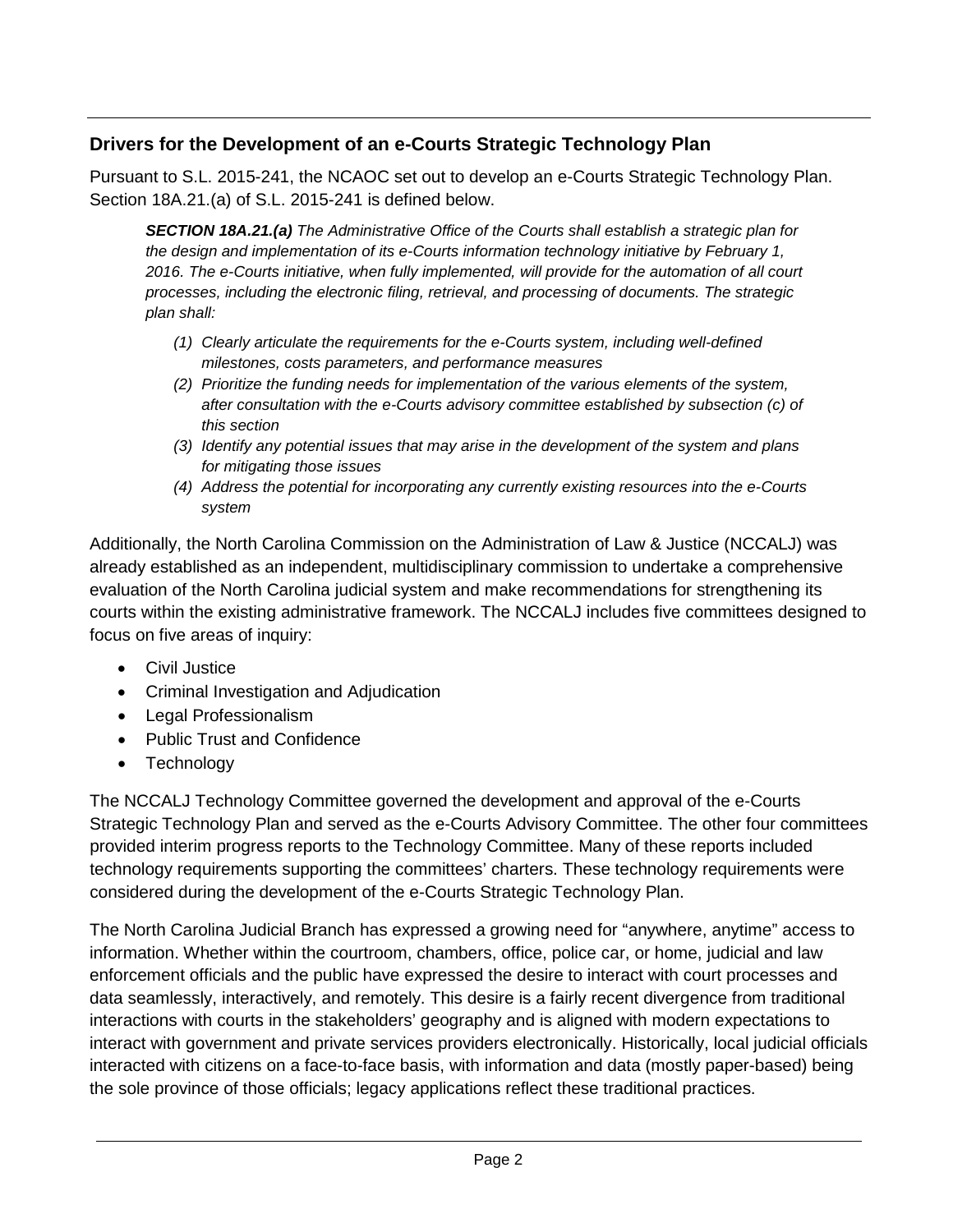Advances in technology, together with the desire to reduce costs and improve access to court services by the public, provide the opportunity to reimagine how court officials and citizens interact with each other. The Judicial Branch desires to drastically reduce manual processes and reliance on paper documents. The federal government and many state court systems have successfully undergone similar technology transformations. These advancements in technology have led to increased efficiencies and collaboration among court officials and the legal profession.

In an effort to support this vision, and in order to support a more cohesive, unified court system, the NCAOC retained BerryDunn in January 2016 to assist in an assessment of the current IT environment and to produce a multiyear strategic plan for e-Courts in North Carolina (e-Courts Strategic Technology Planning Project). The resulting plan is the cornerstone for the evolution of technology in support of North Carolina's e-Courts vision.

#### <span id="page-6-0"></span>**Overview of Strategic Initiatives Included in this Report**

Table ii summarizes the initiatives developed collaboratively by the Judicial Branch and BerryDunn; a detailed description of each initiative is provided in Section 3.0 and Appendix A.

|              | <b>Strategic Initiative</b>                                      | <b>Implementation Complexity</b> | <b>Anticipated Benefits</b> |
|--------------|------------------------------------------------------------------|----------------------------------|-----------------------------|
| $\mathbf{A}$ | <b>Management &amp; Governance</b>                               | Moderate                         | * *<br>High                 |
| B            | <b>Baseline Metrics</b>                                          | P<br>Low                         | High                        |
| $\mathbf C$  | <b>Reporting &amp; Analytics</b>                                 | 8<br>Moderate                    | ★ ★<br>High                 |
| D            | <b>Enterprise Information</b><br><b>Management System (EIMS)</b> | э<br>Moderate                    | High                        |
| E            | e-Filing                                                         | D<br>Low                         | High                        |
| F            | <b>Integrated Case Management</b><br><b>System (ICMS)</b>        | $\boldsymbol{d}$<br>High         | High                        |
| G            | <b>Financial Management System</b><br>(FMS)                      | 8<br>Moderate                    | Moderate                    |
| H            | <b>Electronic Public Access</b>                                  | 5<br>Moderate                    | High                        |
| ш            | <b>Judicial Workbench</b>                                        | O.<br>Low                        | Moderate                    |

**Table ii: Prioritized Strategic Technology Initiatives**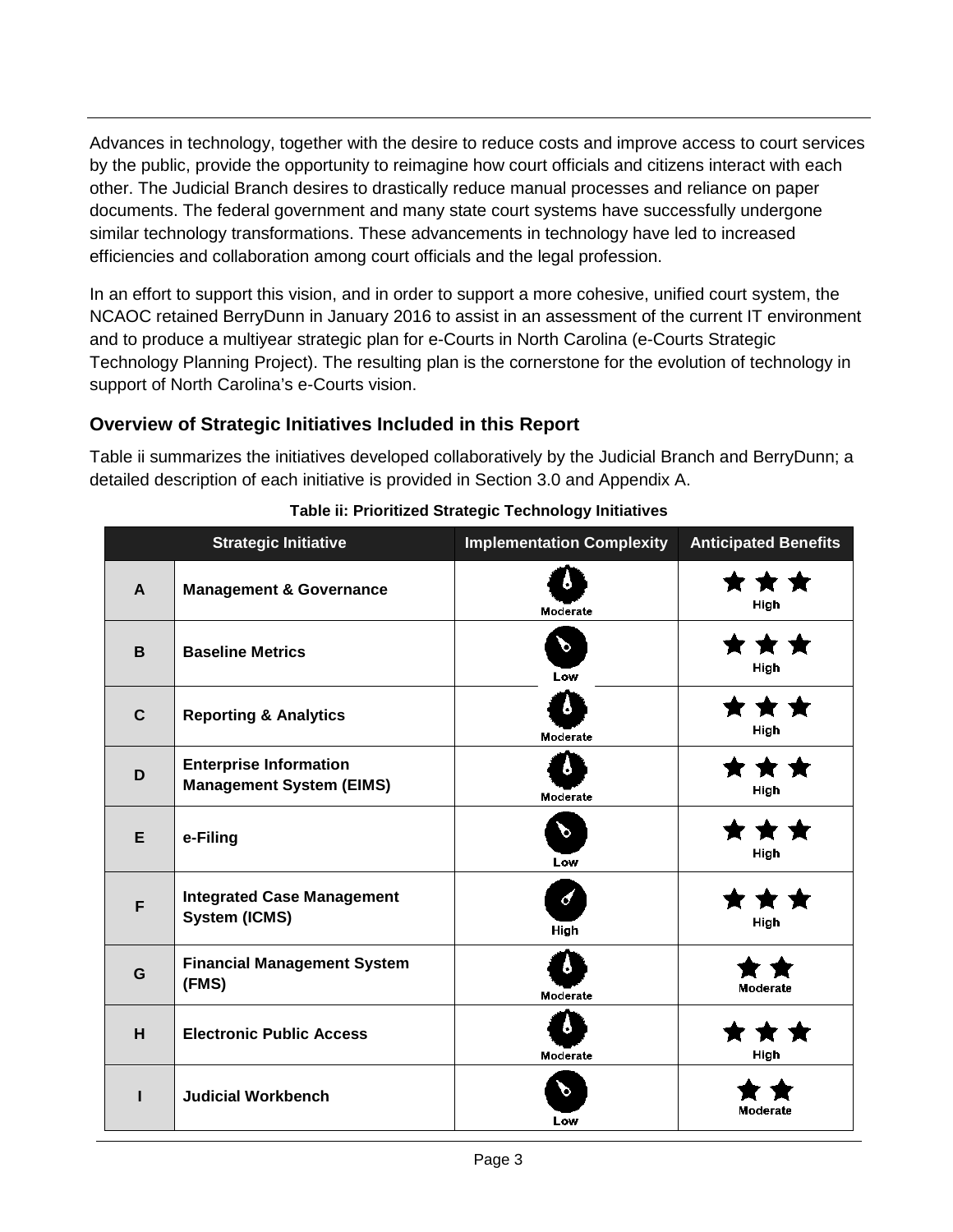**Budget Estimates and Timeline Budget Estimates and Timeline**

Table iii summarizes the budget estimates for the recommended initiatives presented in this e-Courts Strategic Technology Plan. Table iii summarizes the budget estimates for the recommended initiatives presented in this e-Courts Strategic Technology Plan.

| With Risk<br>\$424,303<br>\$253,194<br><b>Risk</b><br><b>Budget Total</b><br>\$52,098,002<br>\$43,233,506<br>\$28,163,407<br>\$9,381,414<br>\$1,714,312<br>\$3,218,786<br>\$18,733,073<br>\$73,485,230<br>\$19,664,625<br>\$1,925,171<br>\$83,213,780<br>\$4,919,621<br>\$388,029<br>234,612<br>Budget<br>Target<br>\$46,438,366<br>\$38,756,926<br>\$25,724,654<br><b>Base Total</b><br>\$8,589,845<br>\$66,542,973<br>\$17,769,468<br>\$4,410,120<br>\$2,914,300<br>\$1,596,100<br>\$1,752,710<br>\$75,092,270<br><b>Base Total</b><br>\$16,901,611<br>\$351,755<br>\$216,030<br>\$2,052,568<br>\$2,239,833<br>\$3,845,235<br>\$4,032,501<br>\$223,149<br>\$360,892<br>\$143,425<br>\$947,856<br>\$10,444<br>\$14,549<br>\$97,200<br>FY2023<br>FY2023<br>Year <sub>6</sub><br>\$4,848<br>\$4,848<br>ន្ល<br>\$6,274,836<br>\$8,130,298<br>\$1,357,956<br>\$4,935,319<br>\$4,929,496<br>\$3,643,168<br>\$5,492,807<br>\$360,892<br>\$223,149<br>\$225,477<br>\$18,605<br>\$14,549<br>\$97,200<br>FY2022<br>FY2022<br>Year 5<br>ន្ធ<br>Initiatives Starting in Year Zero<br>Initiatives Starting in Year One<br>\$12,446,525<br>\$11,510,353<br>\$1,968,436<br>\$1,135,042<br>\$10,379,911<br>\$10.704,523<br>\$5,817,579<br>\$6,429,140<br>\$250,492<br>\$413,377<br>\$865,749<br>\$39,493<br>\$14,549<br>FY2021<br>FY2021<br>Year 4<br>န္တ<br>\$11,787,013<br>\$15,790,618<br>\$9,889,899<br>\$1,563,169<br>\$17,687,733<br>\$5,573,191<br>\$2,984,068<br>\$2,984,068<br>\$334,048<br>\$870,681<br>\$450,627<br>\$63,974<br>\$29,098<br>FY2020<br>FY2020<br>Year <sub>3</sub><br>SO<br>\$6,951,675<br>\$2,165,354<br>\$9,872,789<br>\$6,450,347<br>\$18,186,493<br>\$21,608,935<br>\$697,750<br>\$870,202<br>\$911,150<br>\$26,899<br>\$84,018<br>\$29,098<br>FY2019<br>FY2019<br>Year <sub>2</sub><br>S<br>S<br>210,996<br>\$3,704,495<br>,025,902<br>613,359<br>\$12,352,033<br>\$15,138,055<br>\$296,955<br>\$644,150<br>\$135,222<br>\$918,926<br>\$462,877<br>FY2018<br>43,647<br>FY2018<br>Year <sub>1</sub><br>S<br>S<br>5<br>38<br>ౢ<br>\$2,312,180<br>\$4,336,263<br>\$438,264<br>\$411,708<br>\$793,500<br>\$4,397,163<br>\$300,141<br>\$239,241<br>\$70,540<br>\$40,800<br>\$30,030<br><b>FY2017</b><br><b>FY2017</b><br>Year <sub>0</sub><br>္တ<br>S<br>S<br>Operational<br>Operational<br>Judicial Workbench<br>Capital<br>Capital<br>Electronic Public |                             |  |  | <b>Initiative Budget and Timeline Matrix (\$)</b> |  |  |                                 |
|-----------------------------------------------------------------------------------------------------------------------------------------------------------------------------------------------------------------------------------------------------------------------------------------------------------------------------------------------------------------------------------------------------------------------------------------------------------------------------------------------------------------------------------------------------------------------------------------------------------------------------------------------------------------------------------------------------------------------------------------------------------------------------------------------------------------------------------------------------------------------------------------------------------------------------------------------------------------------------------------------------------------------------------------------------------------------------------------------------------------------------------------------------------------------------------------------------------------------------------------------------------------------------------------------------------------------------------------------------------------------------------------------------------------------------------------------------------------------------------------------------------------------------------------------------------------------------------------------------------------------------------------------------------------------------------------------------------------------------------------------------------------------------------------------------------------------------------------------------------------------------------------------------------------------------------------------------------------------------------------------------------------------------------------------------------------------------------------------------------------------------------------------------------------------------------------------------------------------------------------------------------------------------------------------------------------------------------------------------------------------|-----------------------------|--|--|---------------------------------------------------|--|--|---------------------------------|
|                                                                                                                                                                                                                                                                                                                                                                                                                                                                                                                                                                                                                                                                                                                                                                                                                                                                                                                                                                                                                                                                                                                                                                                                                                                                                                                                                                                                                                                                                                                                                                                                                                                                                                                                                                                                                                                                                                                                                                                                                                                                                                                                                                                                                                                                                                                                                                       | <b>Strategic Initiative</b> |  |  |                                                   |  |  | Adjustment<br><b>Total with</b> |
|                                                                                                                                                                                                                                                                                                                                                                                                                                                                                                                                                                                                                                                                                                                                                                                                                                                                                                                                                                                                                                                                                                                                                                                                                                                                                                                                                                                                                                                                                                                                                                                                                                                                                                                                                                                                                                                                                                                                                                                                                                                                                                                                                                                                                                                                                                                                                                       |                             |  |  |                                                   |  |  |                                 |
|                                                                                                                                                                                                                                                                                                                                                                                                                                                                                                                                                                                                                                                                                                                                                                                                                                                                                                                                                                                                                                                                                                                                                                                                                                                                                                                                                                                                                                                                                                                                                                                                                                                                                                                                                                                                                                                                                                                                                                                                                                                                                                                                                                                                                                                                                                                                                                       | Management &<br>Governance  |  |  |                                                   |  |  | \$5,429,123                     |
|                                                                                                                                                                                                                                                                                                                                                                                                                                                                                                                                                                                                                                                                                                                                                                                                                                                                                                                                                                                                                                                                                                                                                                                                                                                                                                                                                                                                                                                                                                                                                                                                                                                                                                                                                                                                                                                                                                                                                                                                                                                                                                                                                                                                                                                                                                                                                                       | <b>Baseline Metrics</b>     |  |  |                                                   |  |  |                                 |
|                                                                                                                                                                                                                                                                                                                                                                                                                                                                                                                                                                                                                                                                                                                                                                                                                                                                                                                                                                                                                                                                                                                                                                                                                                                                                                                                                                                                                                                                                                                                                                                                                                                                                                                                                                                                                                                                                                                                                                                                                                                                                                                                                                                                                                                                                                                                                                       | Reporting &<br>Analytics    |  |  |                                                   |  |  | \$3,523,272                     |
|                                                                                                                                                                                                                                                                                                                                                                                                                                                                                                                                                                                                                                                                                                                                                                                                                                                                                                                                                                                                                                                                                                                                                                                                                                                                                                                                                                                                                                                                                                                                                                                                                                                                                                                                                                                                                                                                                                                                                                                                                                                                                                                                                                                                                                                                                                                                                                       |                             |  |  |                                                   |  |  | \$30,602,161                    |
|                                                                                                                                                                                                                                                                                                                                                                                                                                                                                                                                                                                                                                                                                                                                                                                                                                                                                                                                                                                                                                                                                                                                                                                                                                                                                                                                                                                                                                                                                                                                                                                                                                                                                                                                                                                                                                                                                                                                                                                                                                                                                                                                                                                                                                                                                                                                                                       | e-filing                    |  |  |                                                   |  |  | \$10,172,983                    |
|                                                                                                                                                                                                                                                                                                                                                                                                                                                                                                                                                                                                                                                                                                                                                                                                                                                                                                                                                                                                                                                                                                                                                                                                                                                                                                                                                                                                                                                                                                                                                                                                                                                                                                                                                                                                                                                                                                                                                                                                                                                                                                                                                                                                                                                                                                                                                                       | ICMS (build)                |  |  |                                                   |  |  | \$57,757,639                    |
|                                                                                                                                                                                                                                                                                                                                                                                                                                                                                                                                                                                                                                                                                                                                                                                                                                                                                                                                                                                                                                                                                                                                                                                                                                                                                                                                                                                                                                                                                                                                                                                                                                                                                                                                                                                                                                                                                                                                                                                                                                                                                                                                                                                                                                                                                                                                                                       | ICMS (buy)                  |  |  |                                                   |  |  | \$47,710,086                    |
|                                                                                                                                                                                                                                                                                                                                                                                                                                                                                                                                                                                                                                                                                                                                                                                                                                                                                                                                                                                                                                                                                                                                                                                                                                                                                                                                                                                                                                                                                                                                                                                                                                                                                                                                                                                                                                                                                                                                                                                                                                                                                                                                                                                                                                                                                                                                                                       |                             |  |  |                                                   |  |  | \$1,832,524                     |
|                                                                                                                                                                                                                                                                                                                                                                                                                                                                                                                                                                                                                                                                                                                                                                                                                                                                                                                                                                                                                                                                                                                                                                                                                                                                                                                                                                                                                                                                                                                                                                                                                                                                                                                                                                                                                                                                                                                                                                                                                                                                                                                                                                                                                                                                                                                                                                       | <b>Access</b>               |  |  |                                                   |  |  | \$2,097,632                     |
|                                                                                                                                                                                                                                                                                                                                                                                                                                                                                                                                                                                                                                                                                                                                                                                                                                                                                                                                                                                                                                                                                                                                                                                                                                                                                                                                                                                                                                                                                                                                                                                                                                                                                                                                                                                                                                                                                                                                                                                                                                                                                                                                                                                                                                                                                                                                                                       |                             |  |  |                                                   |  |  |                                 |
|                                                                                                                                                                                                                                                                                                                                                                                                                                                                                                                                                                                                                                                                                                                                                                                                                                                                                                                                                                                                                                                                                                                                                                                                                                                                                                                                                                                                                                                                                                                                                                                                                                                                                                                                                                                                                                                                                                                                                                                                                                                                                                                                                                                                                                                                                                                                                                       |                             |  |  |                                                   |  |  |                                 |
|                                                                                                                                                                                                                                                                                                                                                                                                                                                                                                                                                                                                                                                                                                                                                                                                                                                                                                                                                                                                                                                                                                                                                                                                                                                                                                                                                                                                                                                                                                                                                                                                                                                                                                                                                                                                                                                                                                                                                                                                                                                                                                                                                                                                                                                                                                                                                                       |                             |  |  |                                                   |  |  | Adjustment                      |
|                                                                                                                                                                                                                                                                                                                                                                                                                                                                                                                                                                                                                                                                                                                                                                                                                                                                                                                                                                                                                                                                                                                                                                                                                                                                                                                                                                                                                                                                                                                                                                                                                                                                                                                                                                                                                                                                                                                                                                                                                                                                                                                                                                                                                                                                                                                                                                       |                             |  |  |                                                   |  |  | \$91,335,290                    |
|                                                                                                                                                                                                                                                                                                                                                                                                                                                                                                                                                                                                                                                                                                                                                                                                                                                                                                                                                                                                                                                                                                                                                                                                                                                                                                                                                                                                                                                                                                                                                                                                                                                                                                                                                                                                                                                                                                                                                                                                                                                                                                                                                                                                                                                                                                                                                                       |                             |  |  |                                                   |  |  | \$20,564,536                    |
|                                                                                                                                                                                                                                                                                                                                                                                                                                                                                                                                                                                                                                                                                                                                                                                                                                                                                                                                                                                                                                                                                                                                                                                                                                                                                                                                                                                                                                                                                                                                                                                                                                                                                                                                                                                                                                                                                                                                                                                                                                                                                                                                                                                                                                                                                                                                                                       |                             |  |  |                                                   |  |  | \$80,427,488                    |
|                                                                                                                                                                                                                                                                                                                                                                                                                                                                                                                                                                                                                                                                                                                                                                                                                                                                                                                                                                                                                                                                                                                                                                                                                                                                                                                                                                                                                                                                                                                                                                                                                                                                                                                                                                                                                                                                                                                                                                                                                                                                                                                                                                                                                                                                                                                                                                       |                             |  |  |                                                   |  |  | \$21,559,783                    |

# <span id="page-7-0"></span>Table iii: Initiative Budget and Timeline Matrix **Table iii: Initiative Budget and Timeline Matrix**

Page 4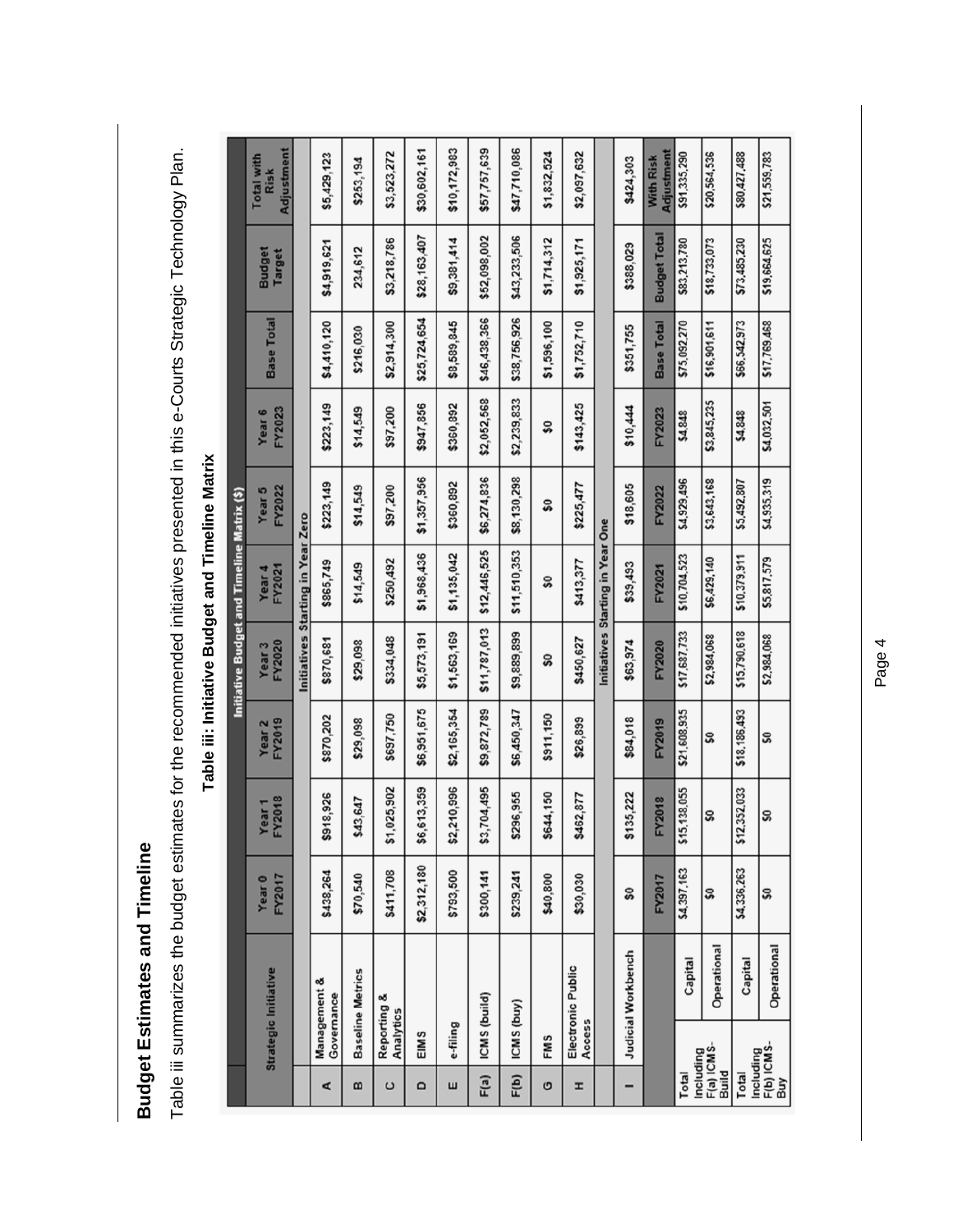#### <span id="page-8-0"></span>**Success Factors**

The e-Courts Strategic Technology Plan is designed to significantly impact the operations of the Judicial Branch and its services. One of the critical success factors for the implementation of the Plan is continued active executive engagement for the initiatives described in the Plan and a disciplined approach to identifying, approving, and managing major technology initiatives. This will help to ensure that projects outside the scope of this Plan are thoroughly evaluated before adjusting the existing priorities of the initiatives described herein.

Another critical success factor entails committing appropriate resources toward the completion of initiatives. Resources may include, but are not limited to, funding, contractors, and Judicial Branch staff. In many cases, the use of external resources (e.g., contractors) is required. Factors determining the use of external resources may include availability of TSD, NCAOC, and Judicial Branch staff; urgency of initiative completion (relative to availability of TSD, NCAOC, and Judicial Branch staff); and the need for long-term knowledge of a specific technology.

New e-Courts technologies create significant opportunities to change how the Judicial Branch manages daily operations. The Judicial Branch must plan for significant business process changes that streamline operations and focus on using technology to improve customer service. In planning for the implementation of recommendations from this Plan, the Judicial Branch should consider the following:

- Active executive and management involvement and sponsorship will be critical to the successful adoption and continued support of the Plan.
- Implementing a successful e-Courts Strategic Technology Plan will require significant planning, increased capital investment, and human resources.
- A rigorous communication plan should be established to communicate project goals and objectives to stakeholders prior to, during, and after the implementation of the initiatives .
- Current business processes should be evaluated and redesigned where necessary to take advantage of new technologies.
- Many changes will be non-technical, cultural shifts—e.g., process changes—that should be facilitated by structured change management and policy and procedure adjustments.
- Departments must work cooperatively and collaboratively to facilitate effective change that is in the best interest of the Judicial Branch.
- Technical support staff will be critical to the success of the e-Courts Strategic Technology Plan's implementation.
- Internal stakeholders must be ready, willing, and able to use new technology to facilitate effective change.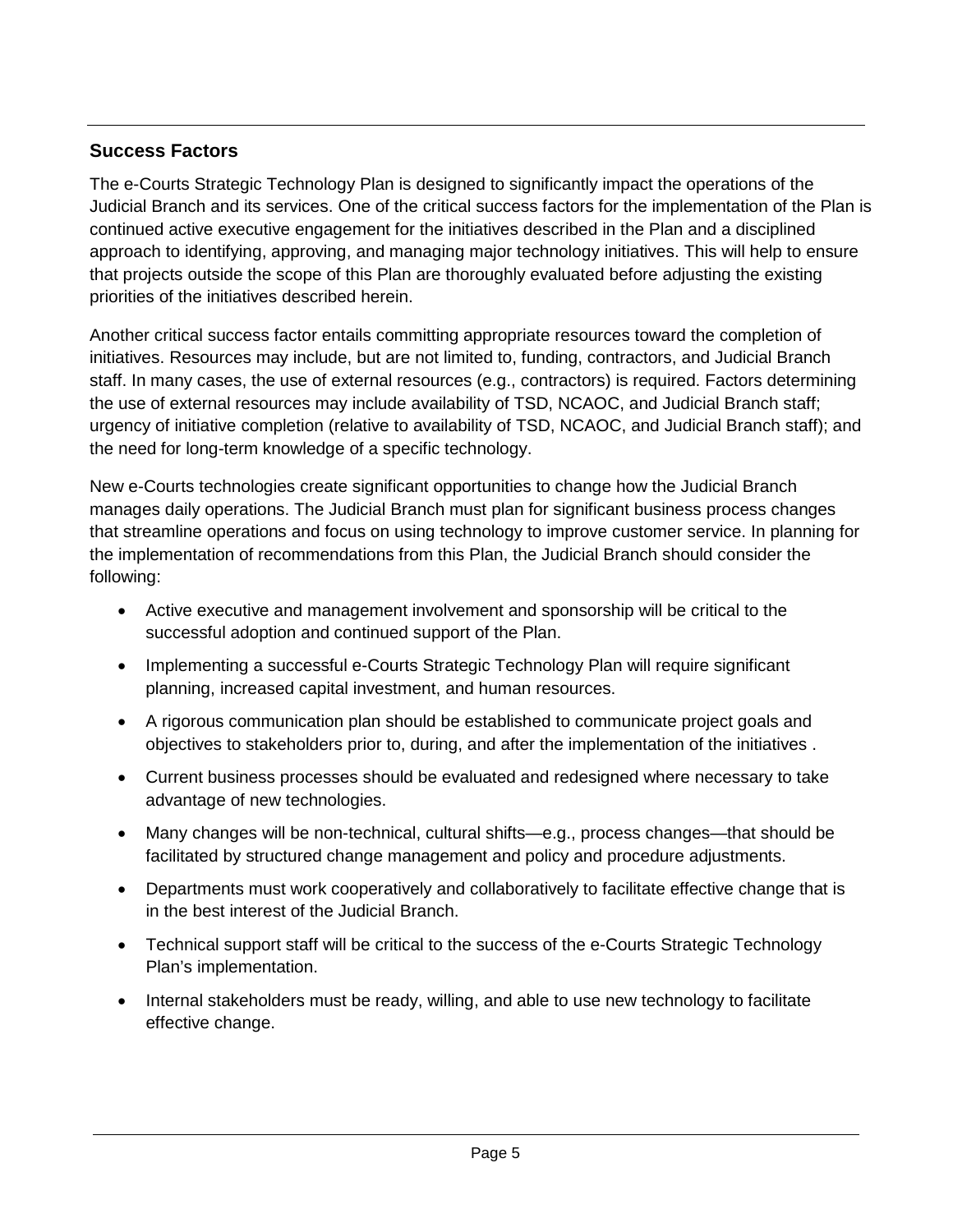#### <span id="page-9-0"></span>**1.0 Introduction**

#### <span id="page-9-1"></span>**1.1 Project Background and Approach**

The NCAOC has established an e-Courts vision that includes virtual courthouses; electronic filing, retrieval, and processing of documents; convenient access to services and information for the public; integration of financial and case data; judicial decision support; and caseload administration tools. This vision is encapsulated in the expression:

#### *"The right information, at the right time, right where you are."*

In support of this vision, the NCAOC will create an environment in which court technology is advanced, making it easier for the public and stakeholders to access court services, while minimizing the need to physically travel to a courthouse.

The approved Project Charter for the e-Courts Strategic Technology Planning Project provides a set of objectives to be achieved as a result of an e-Courts Strategic Technology Plan. These objectives are provided in Table 1.1 and support the need to remain current in advances in technology, to reduce costs, to improve access to the court services, and to eliminate wasteful, manual processes.

| No.            | <b>NCAOC Project Objectives</b>                                                                                                              |
|----------------|----------------------------------------------------------------------------------------------------------------------------------------------|
| 1              | Improve access to justice for North Carolinians                                                                                              |
| $\mathbf{2}$   | Improve efficiencies for public safety and law enforcement partners                                                                          |
| 3              | Capture data that supports metrics the Judicial Branch may use to gauge performance                                                          |
| 4              | Reduce reliance on paper and the other constraints that a paper-based system imposes                                                         |
| 5              | Increase the quality of data collected and maintained, and improve its usefulness                                                            |
| 6              | Promote the use of the electronic flow of funds over physical methods, both with regard to<br>collections and disbursements                  |
| No.            | <b>Anticipated Value</b>                                                                                                                     |
| 1              | Improve faith and confidence by the public in judiciary operations                                                                           |
| $\overline{2}$ | Improve the ability to dialog effectively and confidently with the legislature and the public                                                |
| 3              | Increase buy-in and support from Judicial Branch stakeholders regarding initiatives that are<br>presented as enablers of process improvement |
| 4              | Ensure security of non-public data                                                                                                           |

| Table 1.1: NCAOC Project Objectives and Anticipated Value |  |  |  |
|-----------------------------------------------------------|--|--|--|
|-----------------------------------------------------------|--|--|--|

This e-Courts Strategic Technology Plan supports these objectives and the e-Courts vision and promotes a more cohesive, unified court system. This Plan is the cornerstone for the evolution of technology in support of North Carolina's e-Courts vision.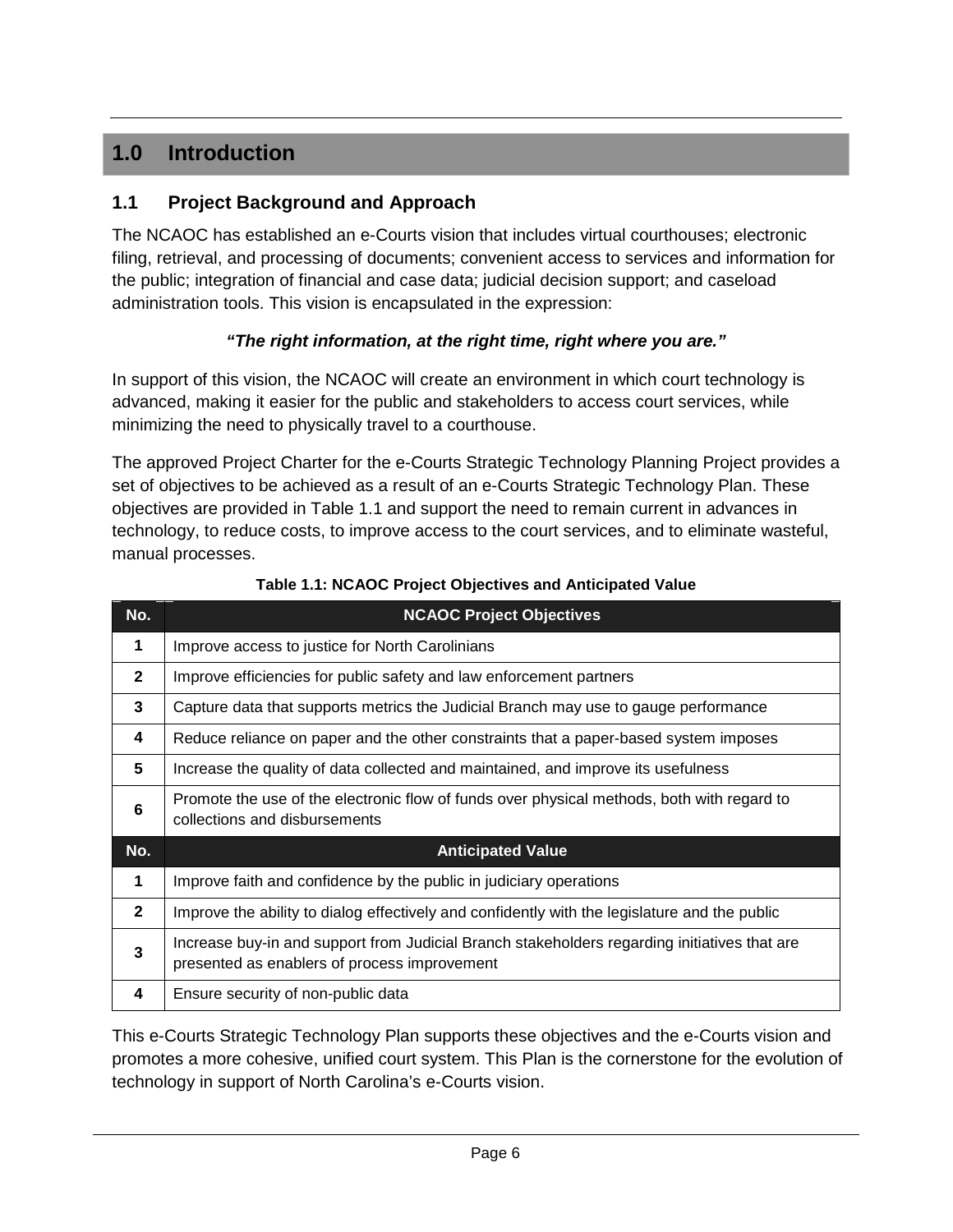To develop the e-Courts Strategic Plan, BerryDunn utilized a proven bottom-up strategic planning methodology, which began by identifying bottlenecks and barriers inhibiting the maturity of the Judicial Branch's court technology. This approach involved in-person interviews with over 240 Judicial Branch staff in small, large, rural, and urban locations throughout the state. To extend the breadth of this outreach, BerryDunn also conducted a web-based survey in which over 2,800 Judicial Branch staff and external stakeholders participated. These outreach activities provided BerryDunn with an understanding of how current technology enables business functions, while also identifying areas in which the lack of technology is a barrier to the advancement of business functions. As a result of these preliminary information gathering activities, a technology maturity model was developed, including desired performance metrics upon which the NCAOC expects to evaluate its progress.

The BerryDunn team then identified eight peer states that recently underwent a similar technology transformation: Utah, Iowa, Missouri, Oregon, Nebraska, Colorado, Wisconsin, and Georgia. Peer states were selected based on meeting most or all of the following criteria:

- Use of a statewide Case Management System (CMS) implementation method
- Progressive interfaces with other justice systems within the state
- Broad-based and of similar jurisdictional structure to North Carolina (technically "unified" or not)
- Similar demographics and population to North Carolina
- Implemented performance metrics and maintained statistics available for review
- Evolution to an e-Court environment is underway and far enough along that the state can share lessons-learned and reflect on the process as a whole

BerryDunn conducted interviews with each of the states via email and telephone, and supplemented our research by reviewing published reports and National Center for State Courts (NCSC) court technology findings. BerryDunn's research included considering best practices set forth by the NCSC, the Project Management Institute (PMI), and the Integrated Justice Information Systems ( IJIS) Institute.

As a result of the market research and the gap analysis, the BerryDunn team developed a preliminary list of e-Courts Strategic Technology Initiatives. BerryDunn then collaborated with a subcommittee of the NCCALJ Technology Committee and the Judicial Branch to refine and prioritize the technology initiatives during an on-site work session. Once a series of technology initiatives were identified and prioritized, BerryDunn developed a budget for each, and overlaid the execution of the initiative onto a timeline matrix depicting each initiative's financial implications over a multi-year planning horizon.

Project closure activities included the transfer of knowledge and artifacts gathered during the execution of the e-Courts Strategic Technology Planning project to NCAOC personnel. This information is critical for the implementation and ongoing evolution of the resulting e-Courts Strategic Technology Plan, supported by the proposed Management and Governance approach.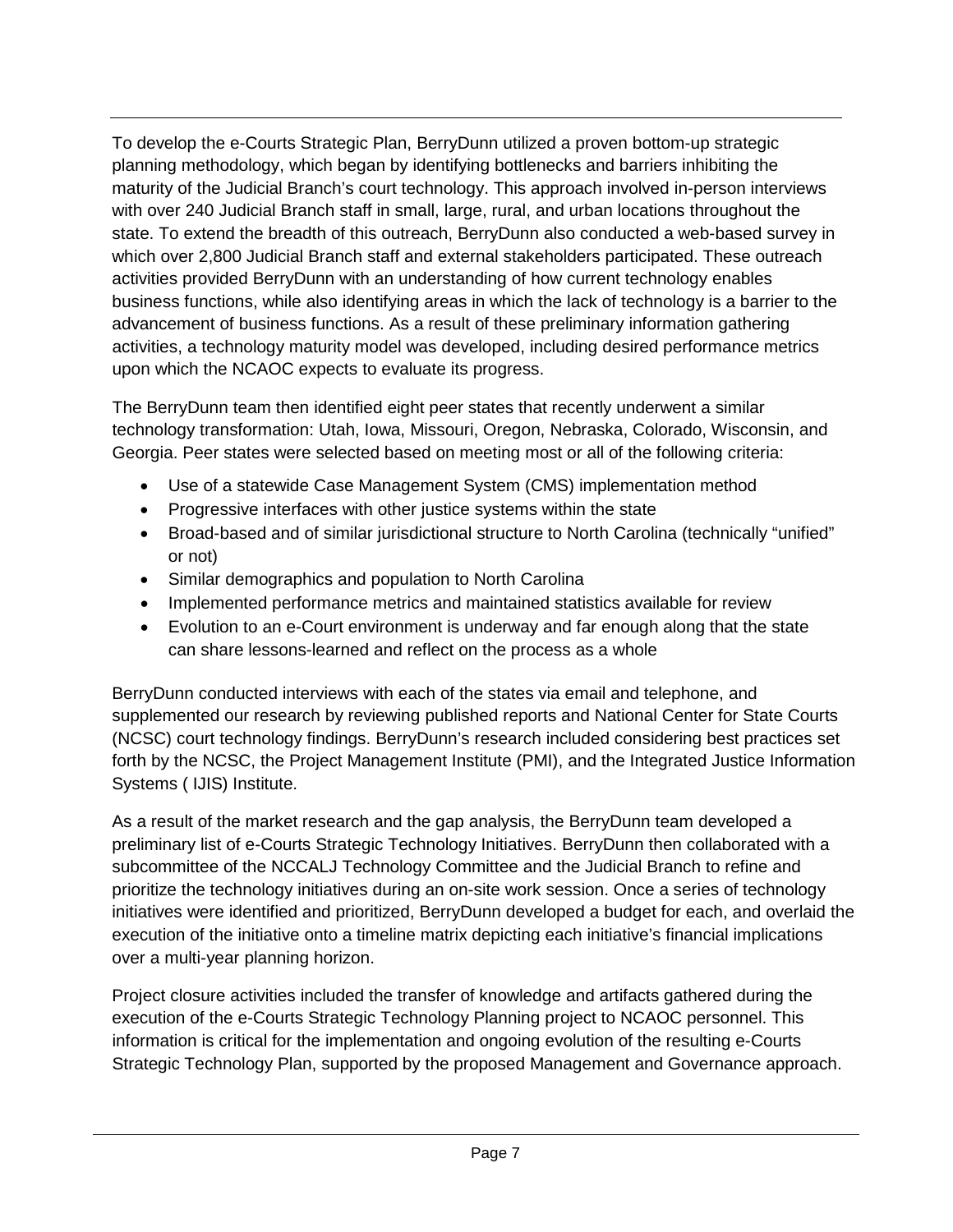This e-Courts Strategic Technology Plan includes the prioritized list of initiatives, along with the budget and timeline implications. It serves as a roadmap for the Judicial Branch's overall technology objectives, and provides a repeatable methodology in order to verify progress, address new issues, and make updates as necessary.

Figure 1.1 on the following page shows the key tasks and timeline in completing this e-Courts Strategic Technology Planning project.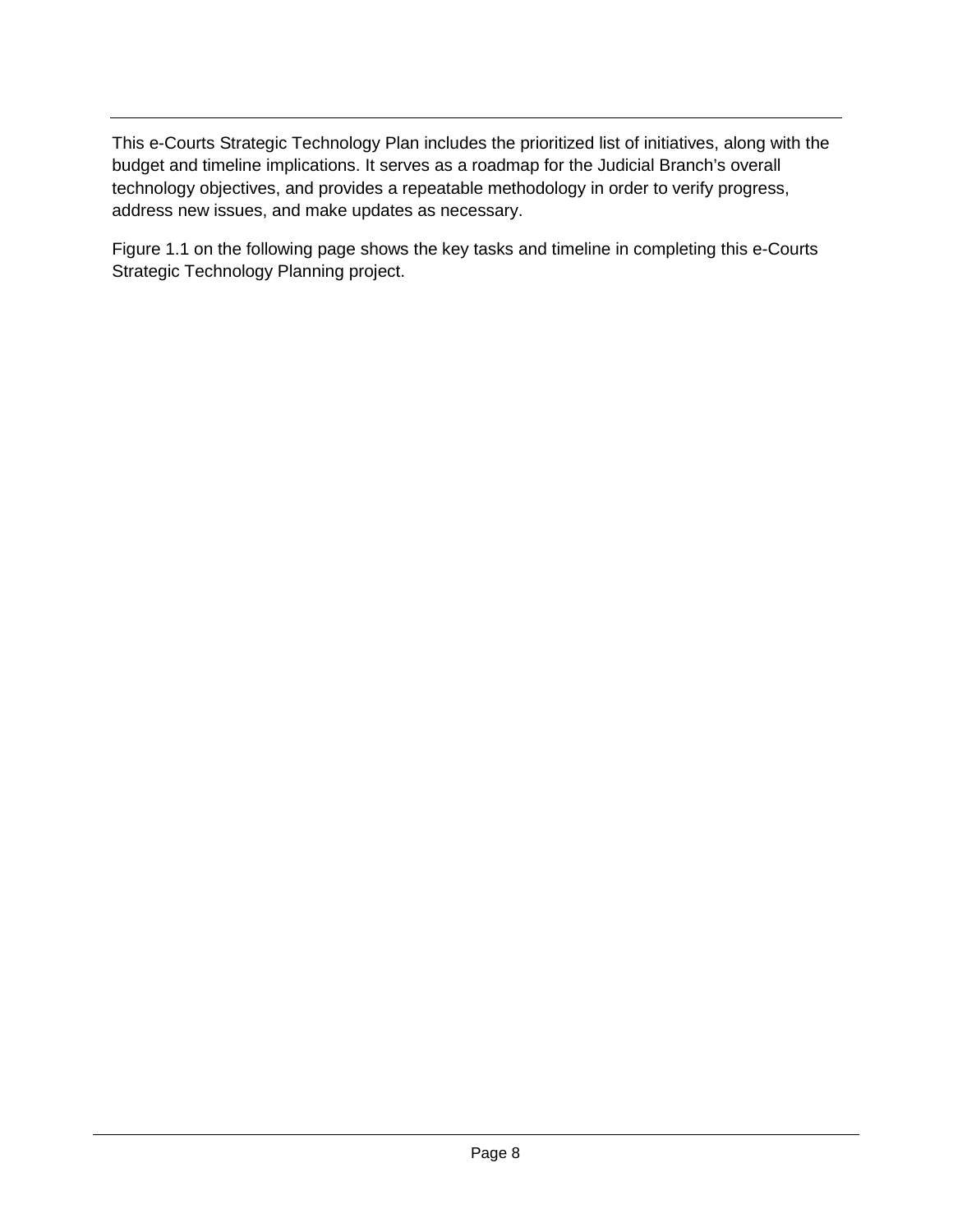

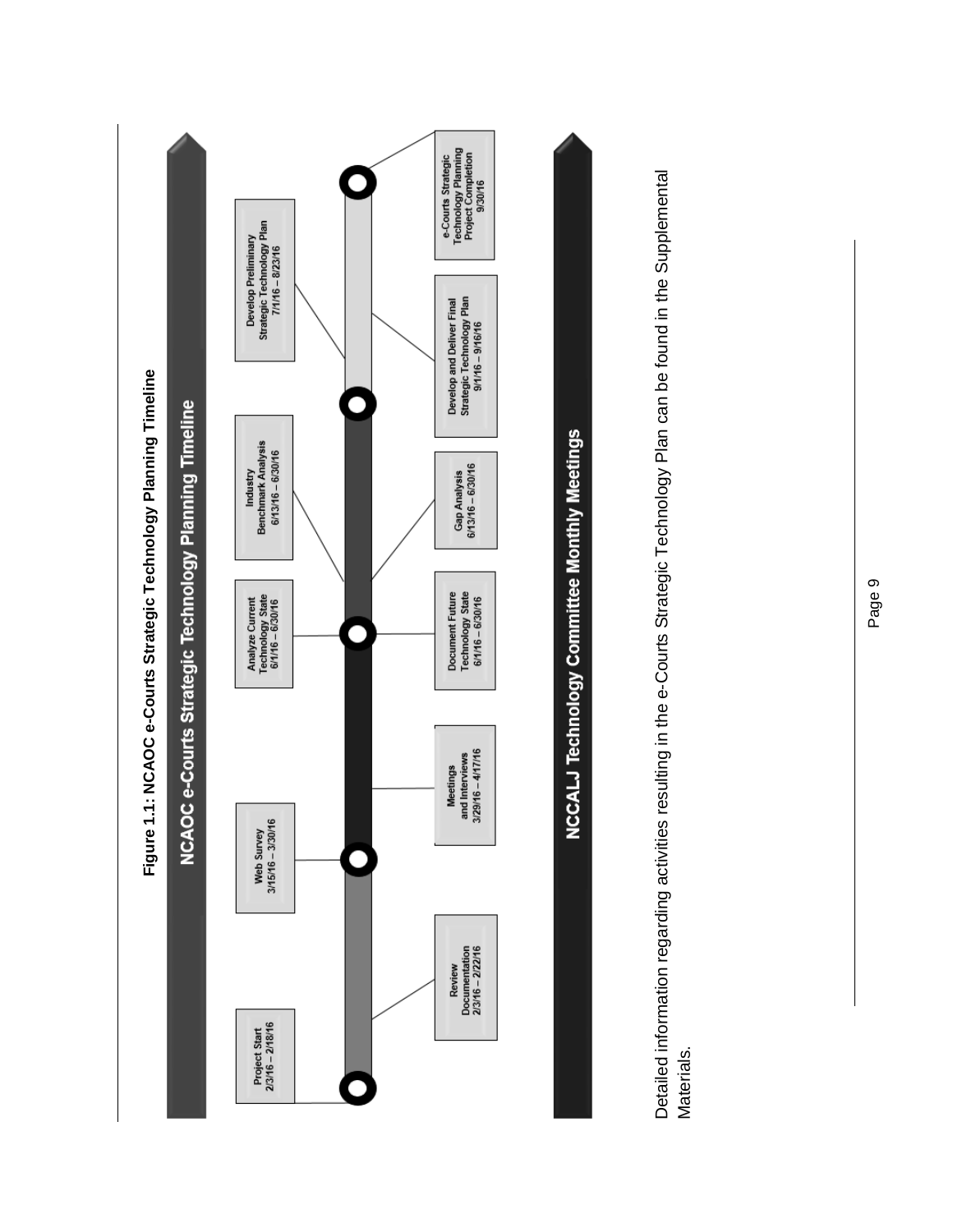#### <span id="page-13-0"></span>**1.2 Format of the Report**

This report is comprised of two components. The **e-Courts Strategic Technology Plan** contains the following sections:

**Executive Summary.** This section provides a summary of the projects and initiatives described in further detail later in the report.

**Section 1 – Introduction.** This section describes the background of the project leading up to the e-Courts Strategic Technology Plan, the format of the Plan, and the work performed in the development of the Plan.

**Section 2 – Gap Analysis Results.** This section describes the gaps between the "as-is" and desired "to-be" e-Courts environment.

**Section 3 – Strategic Technology Initiatives.** This section provides a high-level description of each initiative.

**Section 4 – Implementing the e-Courts Strategic Technology Plan.** This section describes the budget and timeline for the e-Courts Strategic Technology Plan Initiatives, funding considerations, and the approach to ongoing maintenance and governance of the Plan.

**Appendix A – Detailed Strategic Technology Initiatives.** This appendix provides a detailed description of the Strategic Technology Initiatives presented in Section 3, including tasks required to implement the recommendations, rationale for its strategic priority rankings, impacts on stakekholders, anticipated benefits, best practice considerations, and assumptions.

**Appendix B – Detailed Initiative Budget and Timeline Matrix.** This appendix provides budget details for each initiative, including capital expenditures and operational costs.

**Appendix C – Glossary of Terms and Acronyms.** This appendix contains a glossry of the terms and acronyms that were included in this document.

The **Supplemental Materials** is a set of appendices that includes supplemental materials used to support the generation of the e-Courts Strategic Technology Plan.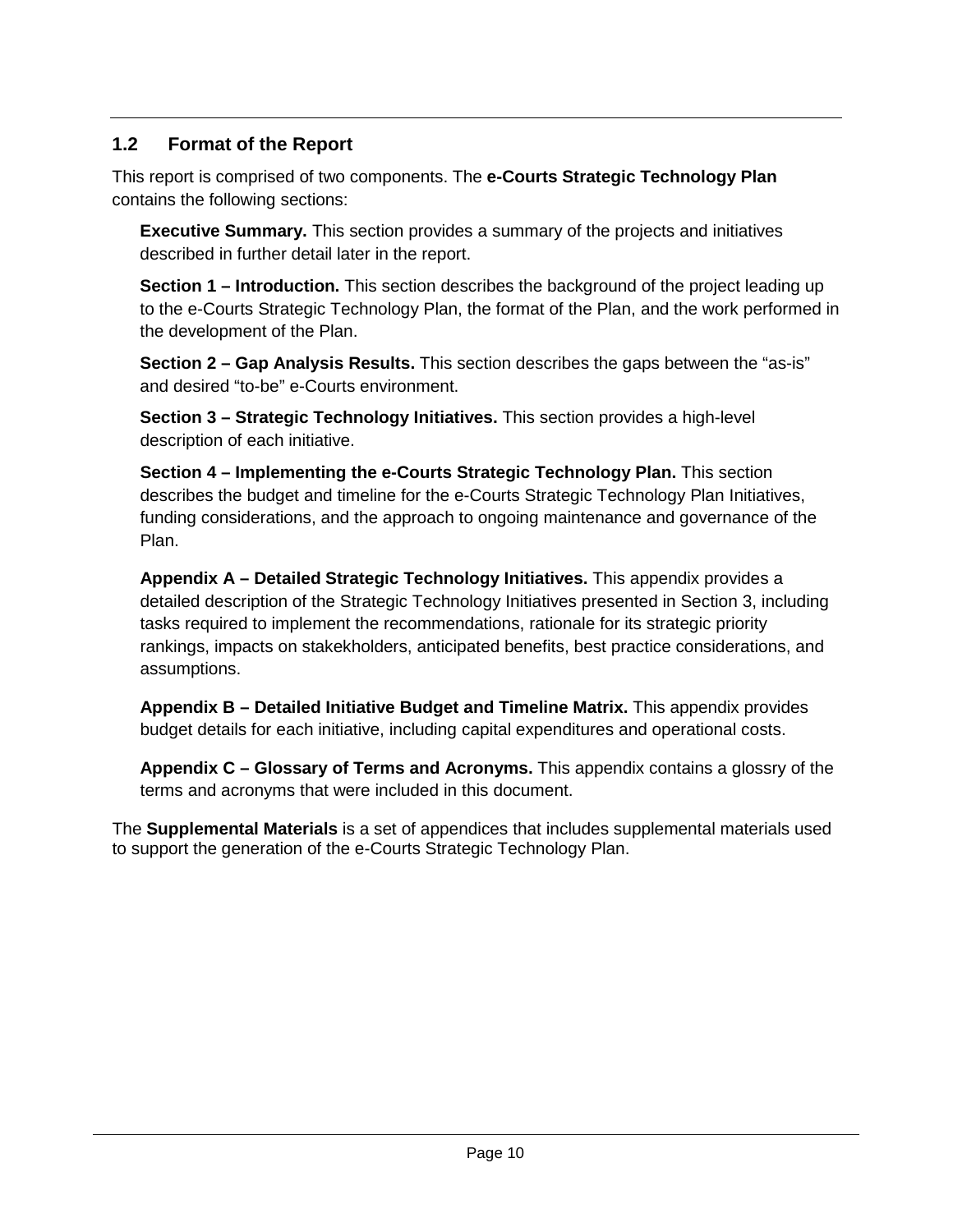#### <span id="page-14-0"></span>**2.0 Gap Analysis**

This section describes a Maturity Model for e-Courts technology and how this aligns with the Judicial Branch's current ("as-is") and desired ("to-be") environment, as well as how the Judicial Branch's current environment relates to the peer states that were interviewed. In addition, this section illustrates the gaps between the current state of the Judicial Branch's technology environment and the Judicial Branch's future vision and objectives. Gaps are organized into three categories:

- 1. Management and Governance
- 2. Business Environment
- 3. Technology

The purpose of identifying the gaps in these three areas is to understand the Judicial Branch's current state, the issues facing the court system, and how they impact the overall functionality of the Judicial Branch.

A gap is identified by comparing the resources and assets in the current environment with the desired "to-be" environment and industry best practices. A gap results when the existing technology provides no or partial functionality in the current environment to meet current and anticipated future needs.

#### <span id="page-14-1"></span>**2.1 Peer State Analysis and e-Courts Maturity Model**

As a result of the peer state reviews, the BerryDunn team determined North Carolina's current state as compared with the desired future e-Courts state, and peer states. In general, the largest gaps between North Carolina and peer states relative to the three domain areas and e-Courts elements are found in the following areas:

- Operational and mature initiative *governance* models
- Centralized *ICMS*

In these areas, the peer states seem to be further advanced than North Carolina. However, there were two areas in which the gap between the NCAOC and the peer states is not as wide. These include:

- Use of a modern, fully functional *FMS*
- *Reporting and analytics*

The NCAOC and the peer states were significantly similar (i.e., little or no gap identified) in the following areas:

- *Document management* (and the use of the fully integrated document management system as a component of the e-Courts strategy)
- Availability of a "*Judicial Workbench*"
- *Electronic public access* to court services
- Judicial Branch–wide use of *e-filing*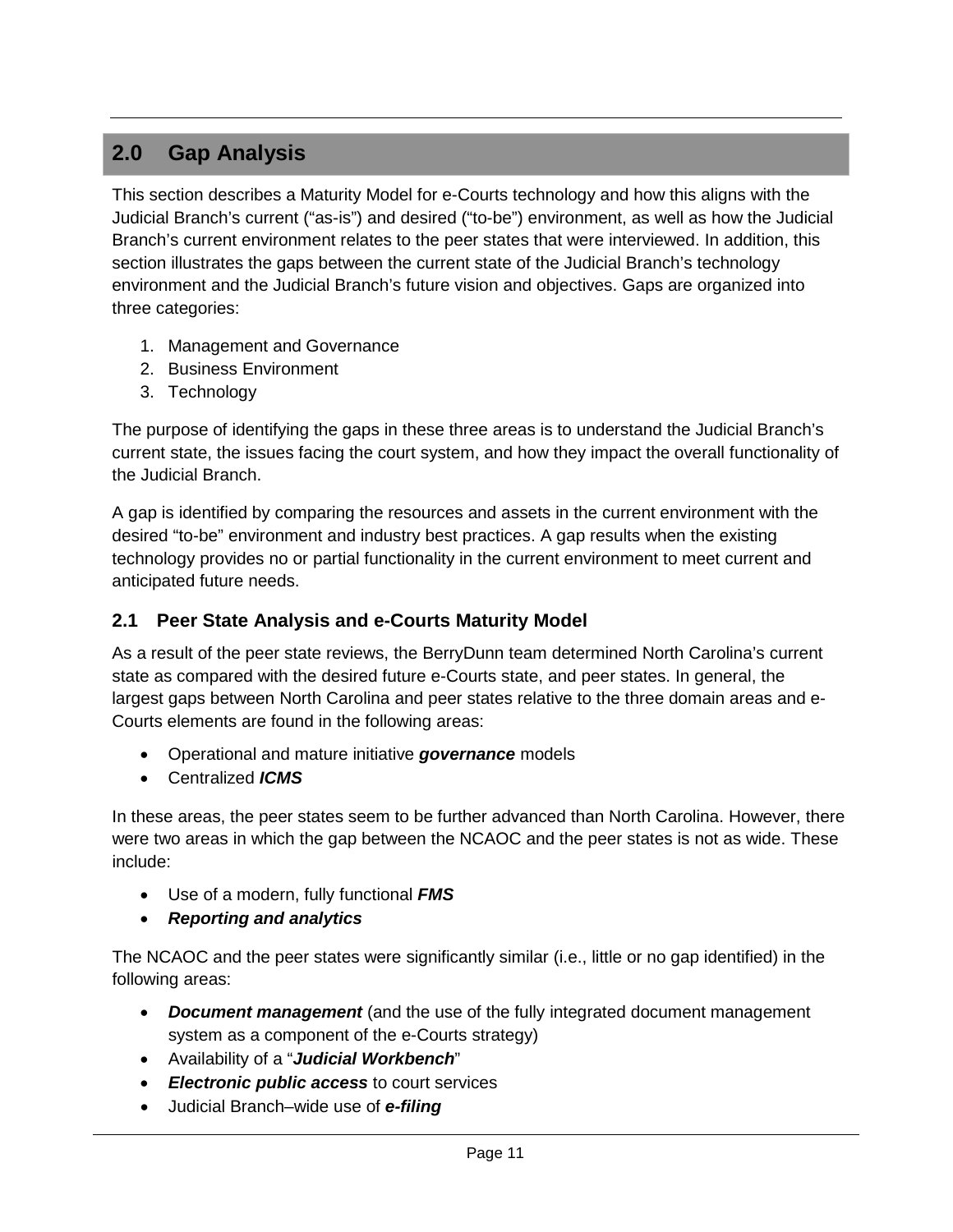Based on analysis of the peer states, who are generally considered to be ahead of the curve regarding technology transformation, the NCAOC seems to be remaining current regarding functionality, but falling behind when it comes to the technology used to support the functionality. Of particular concern is the technology used to support case management functionality, where the NCAOC seems to be further behind the peer states.

Table 2.1 (on the following page) displays the current state of the NCAOC technology-related e-Courts elements, depicted in peach; desired future e-Courts state, depicted in green; and comparison peer states, indicated by ovals. White indicates a transitional maturity level between North Carolina's current state and desired furture state.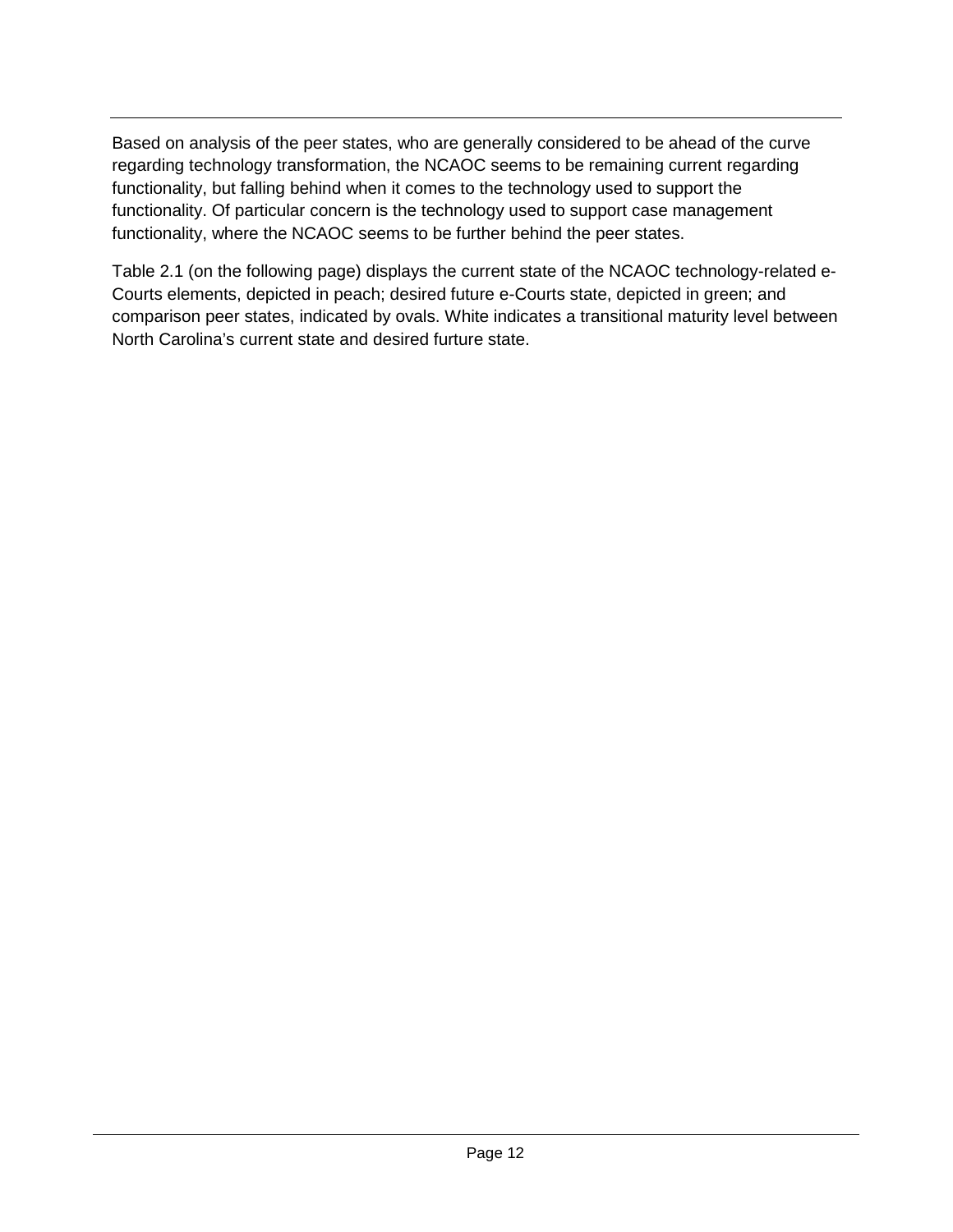|                          |                                                                                                             | eCourts Tools Maturity Model                                                                                                                    |                                                                                                               |                                                                                                                                                                |
|--------------------------|-------------------------------------------------------------------------------------------------------------|-------------------------------------------------------------------------------------------------------------------------------------------------|---------------------------------------------------------------------------------------------------------------|----------------------------------------------------------------------------------------------------------------------------------------------------------------|
| eCourts                  |                                                                                                             |                                                                                                                                                 | Maturity Stage                                                                                                |                                                                                                                                                                |
| Element                  | Paper                                                                                                       | Basic                                                                                                                                           | Intermediate                                                                                                  | Advanced                                                                                                                                                       |
| e-filing                 | Paper documents, handwritten or<br>typed and printed                                                        | Paper documents scanned, uploaded<br>o court and then printed                                                                                   | Integrated document viewing<br>Some paper sorting/ filtering<br>Pre-populated forms                           | Electronic Annotations<br>eSignatures                                                                                                                          |
| Management<br>Document   | Paper documents and folders in<br>Casework limited to physical<br>proximity of the files<br>filing cabinets | Scan and distribute documents<br>through electronic means                                                                                       | Documents submitted and stored<br>Basic indexing<br>electronically                                            | Electronic interpretation and presentation<br>Retrieval of advanced metadata stored<br>Indexed and retrievable<br>electronically                               |
| Management<br>Financial  | Paper invoices, receipts, and checks<br>Spreadsheets<br>Paper ledger                                        | Financial transactions that are not<br>Basic accounting, cashiering, and<br>integrated into the case<br>Credit card capabilities<br>bookkeeping | Real-time access to financial history of<br>payments and balances                                             | Seamless integration of financial interactions<br>Direct depos <u>its / automated pay</u> ments<br>Mobile online payments<br>Real-time reports                 |
| Management<br>Case       | litigants<br>Dictated by attorneys and<br>Paper statistical reports                                         | Limited reports are generated                                                                                                                   | Real-time access to case management info<br>Court sets future dates and monitors<br>continuance and delays    | Configurable business rules and workflow<br>Support for multiple case types<br>Ticklers and alerts                                                             |
| Reporting &<br>Analytics | Data is driven from multiple<br>disparate sources<br><b>Admin Reports</b><br>Highly manual                  | Centralized reporting mechanisms<br>with delay and batch reporting                                                                              | Staff has real-time access to data required<br>Case load reports<br>ceal-time queues<br>Future queues         | Real-time access to information<br>rend and predictive analysis<br>Identified set of metrics<br>Court-wide stats                                               |
| <b>Public Access</b>     | Courthouse driven<br>Paper case files<br>Docket lists                                                       | Paper requests for public documents<br>Online access, with basic court info<br>Kiosks in the courthouse                                         | Online listing of scheduling and printed<br>Online forms to print and file<br>lists                           | Online access to publically available<br>Real-time updates and notices<br>documents                                                                            |
| Workbench<br>Judicial    | Manual wet-ink signatures<br>Library of legal resources<br>Day planner<br>Case files                        | Simple viewing tool for electronically<br>Nord processing for document<br>Electronic calendar<br>scanned files<br>creation                      | Integrated electronic multi-document<br>Sorting/filtering configurable views<br>Prepopulated forms<br>viewing | Real-time electronic case updates<br>Integrated electronic signatures<br>Document rights management<br>Secure document annotation<br>100% electronic case file |

Table 2.1: NCAOC e-Courts Current State, Future State, and Peer State Comparison **Table 2.1: NCAOC e-Courts Current State, Future State, and Peer State Comparison**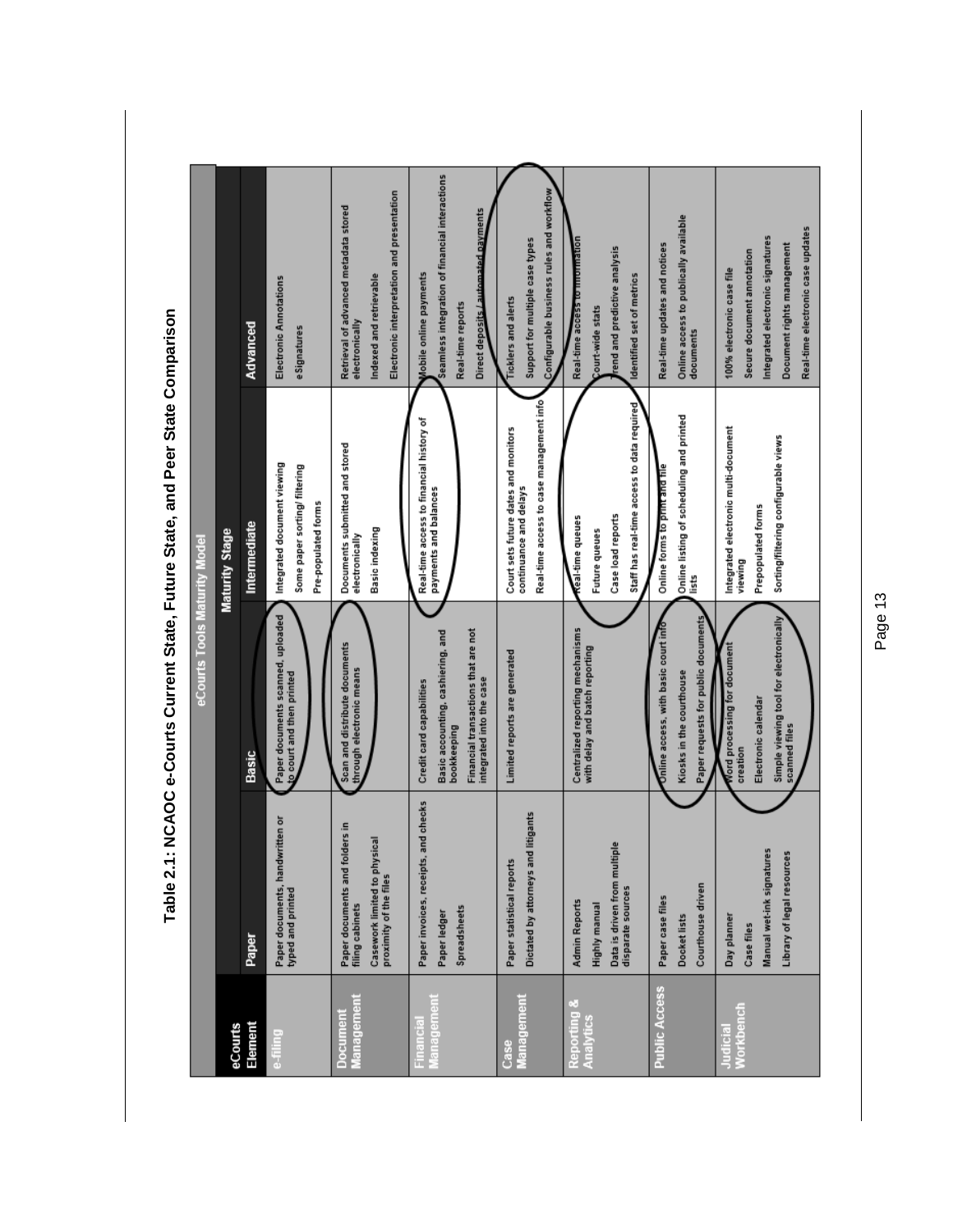#### <span id="page-17-0"></span>**2.2 Gap Analysis Categories**

#### <span id="page-17-1"></span>**Category 1: Management and Governance**

The gaps identified relative to the Management and Governance domain specifically related to the value of having a fully operational and mature governance model in place to support the identification, consideration, prioritization, and approval of initiatives, followed by a disciplined portfolio management methodology to track the portfolio of enterprise initiatives.

*Peer states cited the importance of management and governance as the primary critical success factor for prioritizing initiatives that best support the overall mission of the courts, including court improvements expected from the implementation of technology.*

BerryDunn identified the following gaps in the Management and Governance domain area:

- **The North Carolina Judicial Branch has defined, but not yet made operational, a governance framework** – Industry organizations (e.g., PMI and NCSC) and peer states indicate that a formal management and governance model is the most critical success factor and will allow for the allocation of funds and personnel to prioritized initiatives. The Judicial Branch does not currently have such a framework in operation.
- **Business rules are not defined nor applied consistently from county to county** Though county courts are part of the unified court system, they operate autonomously and define elements and conditions of their own business and court processes and procedures. These process variations were acknowledged by court clerks and others interviewed, as well as by private practice attorneys and district attorneys (DAs), during focus group sessions. Additionally, prompted by the lack of modern technology, many county courts have developed local point solutions, which has spawned a set of unsupported "micro applications" to bridge the gaps between the current technology and the requirements of the business. These point solutions result in decreased process and technology uniformity across the courts within North Carolina.
- **The NCAOC does not own or manage the court facilities (this is a county-level responsibility)** – Although the NCAOC provides the majority of technology to the courts throughout the state, the counties are currently accountable for implementing technologies that are related to specific court facilities. The projects undertaken by the individual courts to implement local technology are driven by financial resources and priorities within the counties themselves and, as a result, are not uniform from county to county. These technologies include, but are not limited to, courtroom exhibit management technology, audio/video equipment, and electronic calendar displays in public areas of the courthouse. Because these projects are not centralized NCAOC initiatives, economies of scale (e.g., leveraging centralized volume purchasing power, centralized management of common technologies) may not be realized.
- **The NCAOC is not establishing the standards of all judicial education programs, nor administering the education and training for** *all* **judges and staff** – This may result in business processes that are inconsistent from court to court. Industry organizations and peer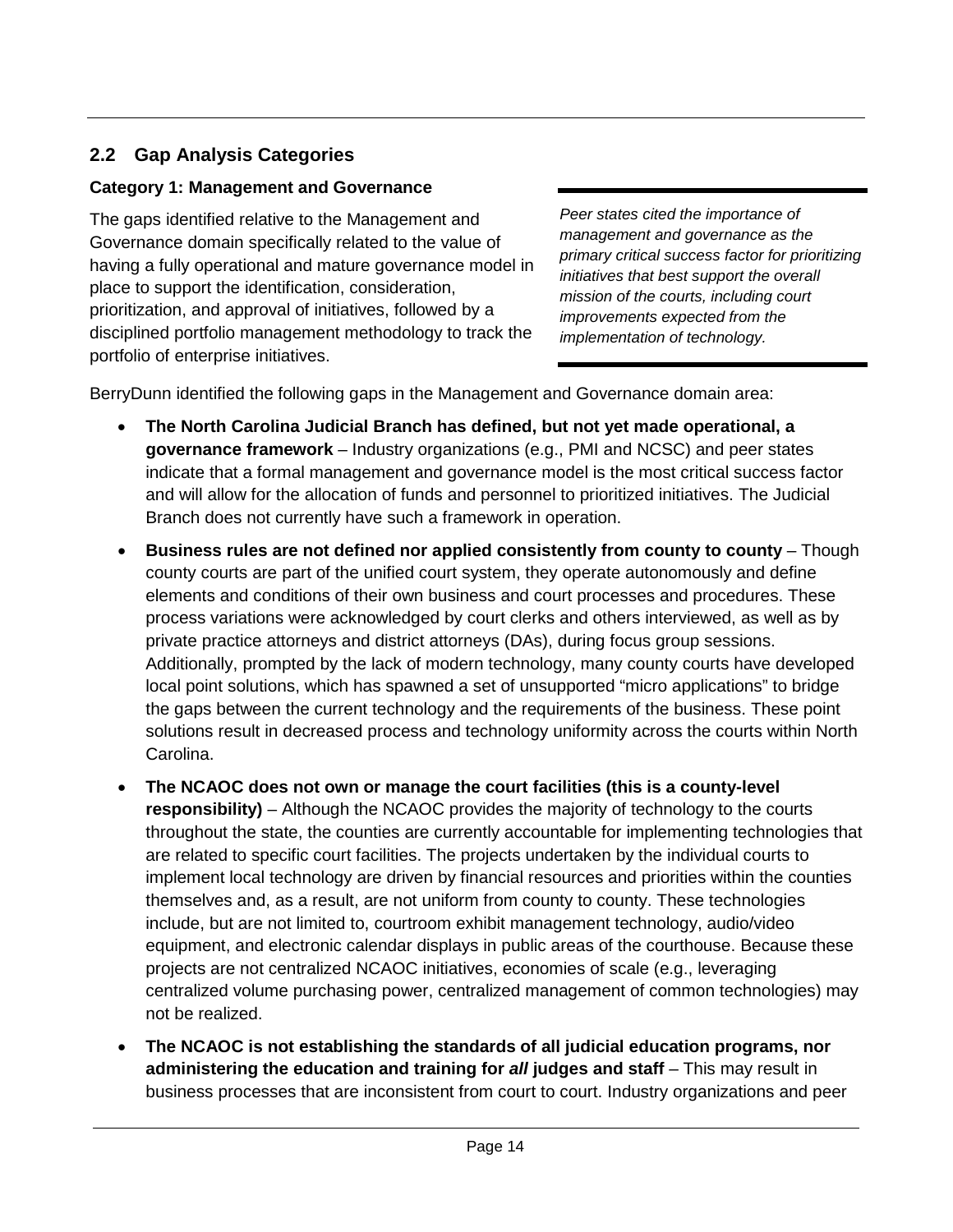states indicate that increased common business processes across the state result in standardization in how participants interact with the courts and normalization of data that is captured and utilized during the disposition of cases. This increases the ability to report on metrics for the purposes of defining court performance.

• **The NCAOC is currently functioning consistent with best practices in project management and program management but not portfolio management, as described by PMI standards** – The NCAOC has a strong Project Management Office (PMO), leveraging industry best practices in the areas of project and program management. The primary gap between the current practices and best practices is the implementation of a formal and rigorous portfolio management process to support the approved enterprise-level initiatives.

Review of the peer states and current best practices promulgated by the NCSC, PMI, and IJIS suggests that solutions exist to close all of these gaps, which would enable the NCAOC to effectively implement its e-Courts vision. It will require the NCAOC to operationalize its endorsed governance initiative across all phases of the strategic planning process. This includes implementing a streamlined approval process that can efficiently advance the initial tasks included in the nine initiatives described in this report. The approval and governance process must be implemented as soon as possible so that initiative working groups can be formed, resources allocated and committed, and sponsorship and support from all participating stakeholders strengthened.

While high-level tasks key to implementing the specified service or technology were defined for each initiative, the Management and Governance initiative must be consistently applied across all aspects of the e-Courts initiatives to:

- Maintain a coordinated and timely schedule and process
- Limit scope creep
- Enable periodic performance review
- Assess progress against defined objectives and deliverables
- Ensure resource commitment to completing specific tasks
- Ensure coordination across initiatives
- Identify integration and collaboration processes and needs
- Enable fiscal and operational continuity

The most frequently cited lessons learned from courts endeavoring a statewide e-Courts vision are the need for strong endorsement of overall portfolio management, governance, and stakeholder commitment to assigned tasks, deliverables, and scheduled activities. Due to the NCAOC's multiple jurisdictional and administrative management priorities, consistent and regular restatement of objectives and renewal of buy-in by key stakeholders is essential to maintaining forward progress. This includes ensuring that benefits continue to support to the longer-term vision and continue to engage individual stakeholders in achieving success over the length of each initiative. Often the terms "Quick Wins" or "Phased Deliverables" are used to ensure that stakeholders see value and some immediate return on the investment of their time in the short term.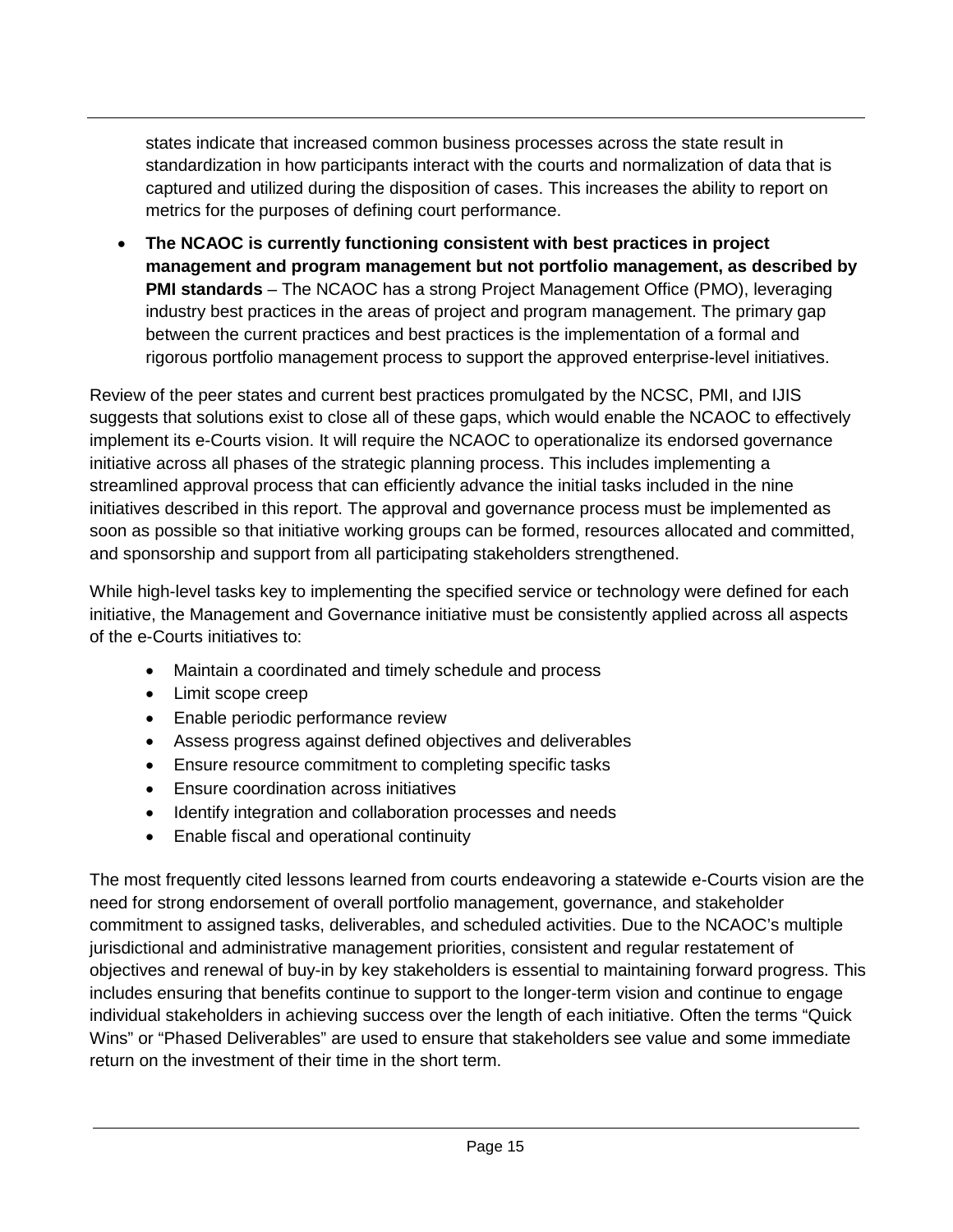#### <span id="page-19-0"></span>**Category 2: Business Environment**

The gaps identified relative to Judicial Branch's Business Environment are largely centered around the use of performance metrics to gauge court performance. These may be related to measuring a court's performance improvement as a result of technology change, business process change, or both. The NCSC defines a set of performance metrics, known as "CourTools," which includes 10 performance measures for trial courts and six performance measures for appellate courts. It also provides guidance for "specialty courts and cases," such as drug courts, mental health courts, and elder abuse cases. Some states have adopted these CourTools measures in their totality; however, most peer states indicated that they selected a subset of these measures, while also using other measures that were not specifically identified within the CourTools model. Most peer states indicated that the use of performance measures did not drive decisions regarding the prioritization and funding of technology initiatives. Instead, they indicated that, once new technology was implemented, the availability of metrics to measure court performance was an important and useful byproduct of the implementation of the new technology and its impact on court performance.

The BerryDunn team found no substantive gap between how the Judicial Branch is currently using available performance metrics and how other states are using them. The Judicial Branch is currently using a subset of available CourTools metrics to determine court performance in these areas. They are also capturing metrics that are not specifically aligned with the CourTools model, but are generally available by mining data in the current data repositories that are used by current systems and applications. However, for states that recently implemented modern technology solutions, the availability of performance metrics to determine court improvements increased, enabling them to better use these metrics to determine areas of improvement.

The following gaps were identified in the Business Environment domain area:

- **While the NCAOC is seeking to implement standard metrics, including CourTools metrics, the current statistical reporting is inadequate to effectively measure business processes and performance** – Metrics provided to and reviewed by BerryDunn did not present elapsed time for tasks within a larger workflow. Having these metrics would allow the NCAOC to determine where bottlenecks occur and where the judicious application of technology or process change might prove beneficial.
- **Limited use of performance metrics makes it difficult to determine if there is a quantifiable improvement resulting from any change in technology – Industry best** practices support defining performance metrics, conducting an initial baseline analysis of court performance against these metrics, and performing ongoing analysis of the advancement of court performance. Peer states report that, although the approval of technology initiatives is largely not driven by the need for metrics, once the approved technology has been operationalized, the availability of data to support the defined metrics is important for measuring court improvements.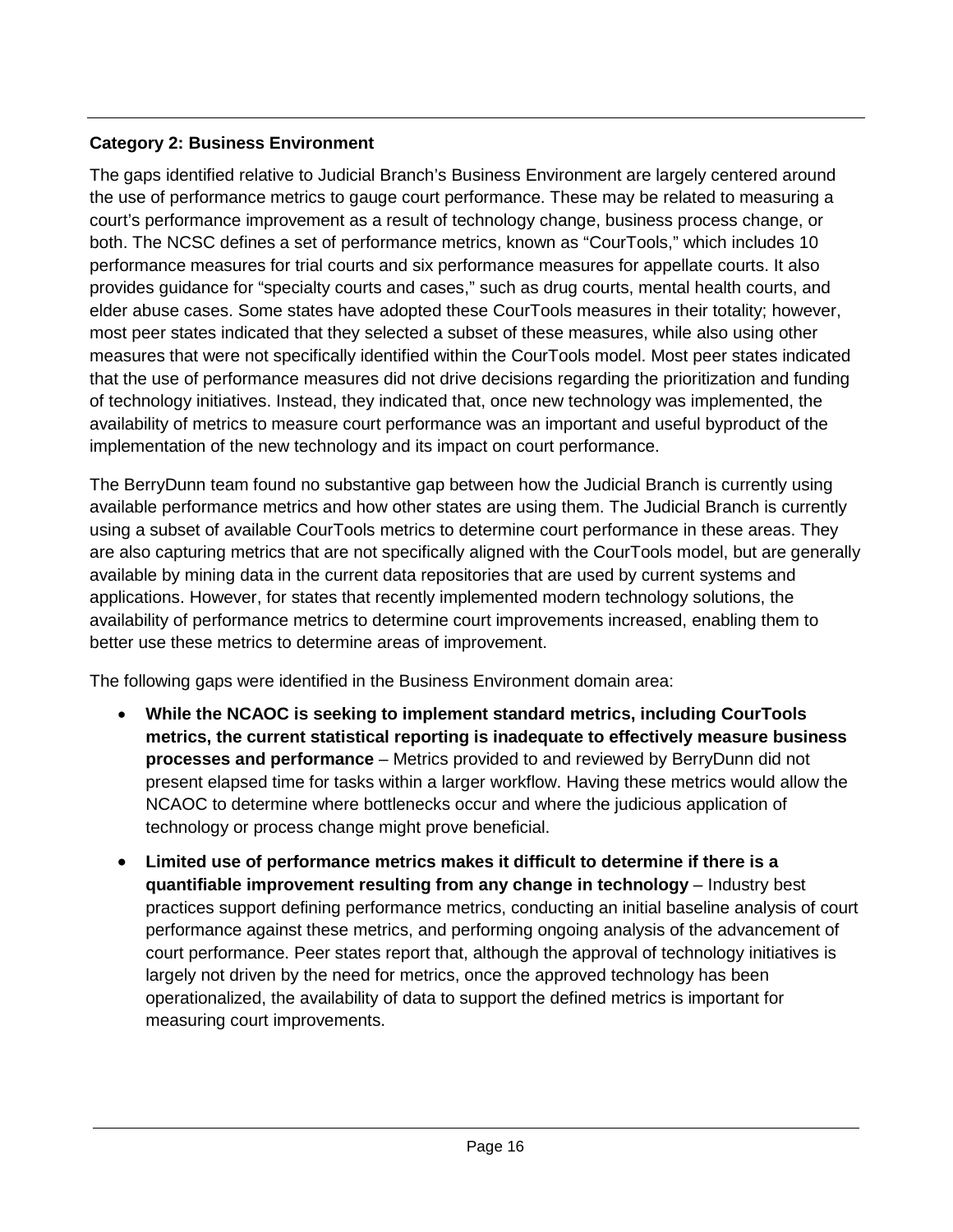#### <span id="page-20-0"></span>**Category 3: Technology**

The Technology Gap Analysis is broken into the following e-Courts areas:

- e-Filing
- Document Management
- Financial Management
- Case Management
- Reporting and Analytics
- Electronic Public Access
- Judicial Workbench

#### **e-Filing**

The NCAOC has undertaken a pilot of e-filing capabilities, currently supporting a small percentage of the total number of cases and case types that may be filed electronically. Other forms of "electronic filing" are currently in place (e.g., eCitations), but are not fully automated and require clerks to print many of the citations that are filed with the Judicial Branch electronically. To support a paperless environment and the Judicial Branch's e-Courts vision, e-filing must support all relevant case types. Peer states report that full adoption of e-filing may require policy or statute changes to ensure that all filings are conducted electronically, with waivers in place to support those that may not have access to computers. Some peer states have such statutes in place and are achieving nearly 100% compliance. Other peer states are still early in the implementation of e-filing technology, waiting until core supporting technology is in place before fully deploying e-filing. Supporting technology includes, but is not limited to, a fully integrated CMS and fully functioning EIMS. The current process is timeconsuming and involves an excessive use of paper for certain case types that are not set up for efiling. Court clerks must maintain both manual and e-filed documents, resulting in duplicative business processes for case management.

#### **Document Management**

The NCAOC supports the storage and retrieval of some forms of electronic document currently; however, the initiative to implement a fully functioning EIMS is in its infancy. An EIMS solution has been identified and acquired, and there are efforts underway to determine its configuration and utilization. The gap between the NCAOC and some peer states in this area is negligible; however, the implementation of an EIMS is a predecessor to fully enabling e-filing capabilities. In the current process, searching and archiving is limited because storage flows through a shared network linked to the CMS. Additionally, traveling judges and justices continue to be burdened and slowed down because they are tethered to paper files.

#### **Financial Management**

The NCAOC currently supports an FMS that has evolved over several years. However, the technology is nearing obsolescence, making it difficult to find personnel to support it. This system is not fully integrated with the case management functionality, requiring duplicate data entry and increasing the potential for errors. Peer states report that they are utilizing more modern technologies to support the financial needs of the courts and administration. As such, they are slightly more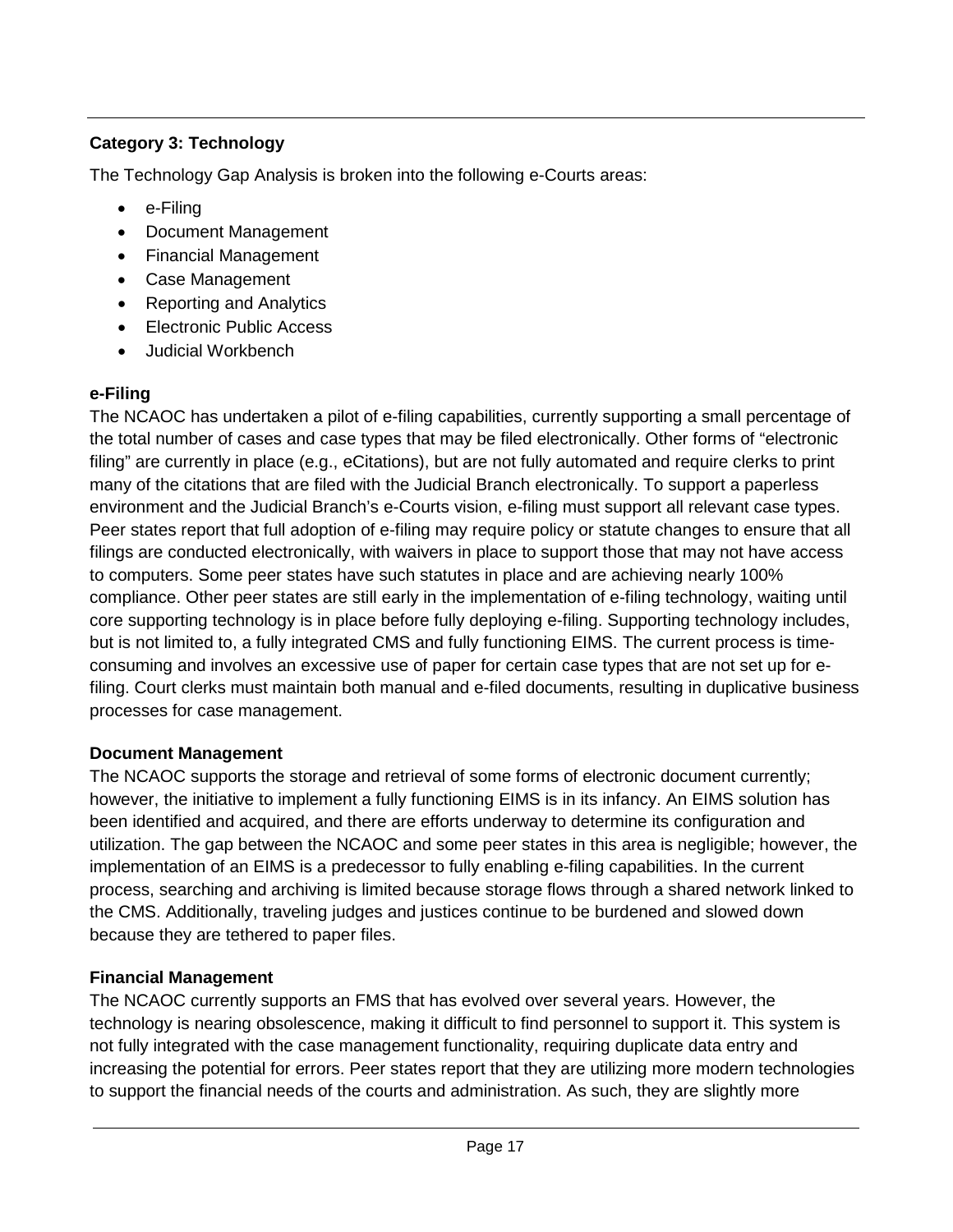advanced than the Judicial Branch. As a whole, though, they have still not advanced to the highest level of maturity for financial management. For example, limiting how many cases a clerk can have open at a time delays the amount of work they can accomplish. Additionally, the current process for credit card payments is cumbersome and error-prone, and sometimes charges are mistakenly processed twice, which results in reduced confidence in the system.

#### **Case Management**

Case management is the area in which the largest gaps exist between the North Carolina Judicial Branch and peer states. NCSC and the peer states indicated that a centralized case management system is a critical success factor to support business process consistency and improvement for all courts and case types within a unified court system. An ICMS is distinguished from a CMS in that it supports multiple case types through multiple levels of a court system; whereas a traditional CMS has historically targeted a single case type or court level. Additionally, the user community for an ICMS extends beyond clerks and administrative staff to include judges and justices. Many of the peer states report that they are implementing an ICMS model—some of which began with an ICMS vision, others of which started with a traditional CMS model and have been expanding the capabilities to support multiple case types, courts, and users.

The NCAOC supports a system of eight case management modules that provide limited CMS functionality. These modules have evolved over the past 30 years (some are more modern) and were designed to support specific case types. As currently implemented, the modules comprising case management functionality are used inconsistently, which results in redundancy in workflow, the potential for loss of information and/or files, and increased time spent to correct errors.

#### **Reporting and Analytics**

Currently, most reports must be requested from the NCAOC (specifically the TSD) for development. This process can be time-consuming, limiting the availability of reports in a timely manner. Most reports are executed in a batch (e.g., overnight) mode, and ad hoc queries and reporting are generally not available for users in the courts to execute. Peer states with modern CMS technology in place claim that reporting has become much more real time and accessible to those that require it. Modern ICMS technology enables the definition and utilization of common business practices across the organization, further supporting the use of common data element definitions. Because the data is stored in a common manner, reporting on performance metrics is much more accurate and useable to determine where the courts may require improvement.

#### **Electronic Public Access**

Most peer states and the Judicial Branch support some level of electronic access to the courts. This is typically enabled through a public website or portal, and can also be supported through the use of kiosks that are strategically placed throughout the state. There is no significant difference between the Judicial Branch's maturity and capabilities in this area and those of the peer states. However, many industry publications describe mature electronic access to the courts models, in which case participants, the public, and other stakeholders have access to appropriate information at any time, using technology that is not location dependent. Increasing the Judicial Branch's maturity in this area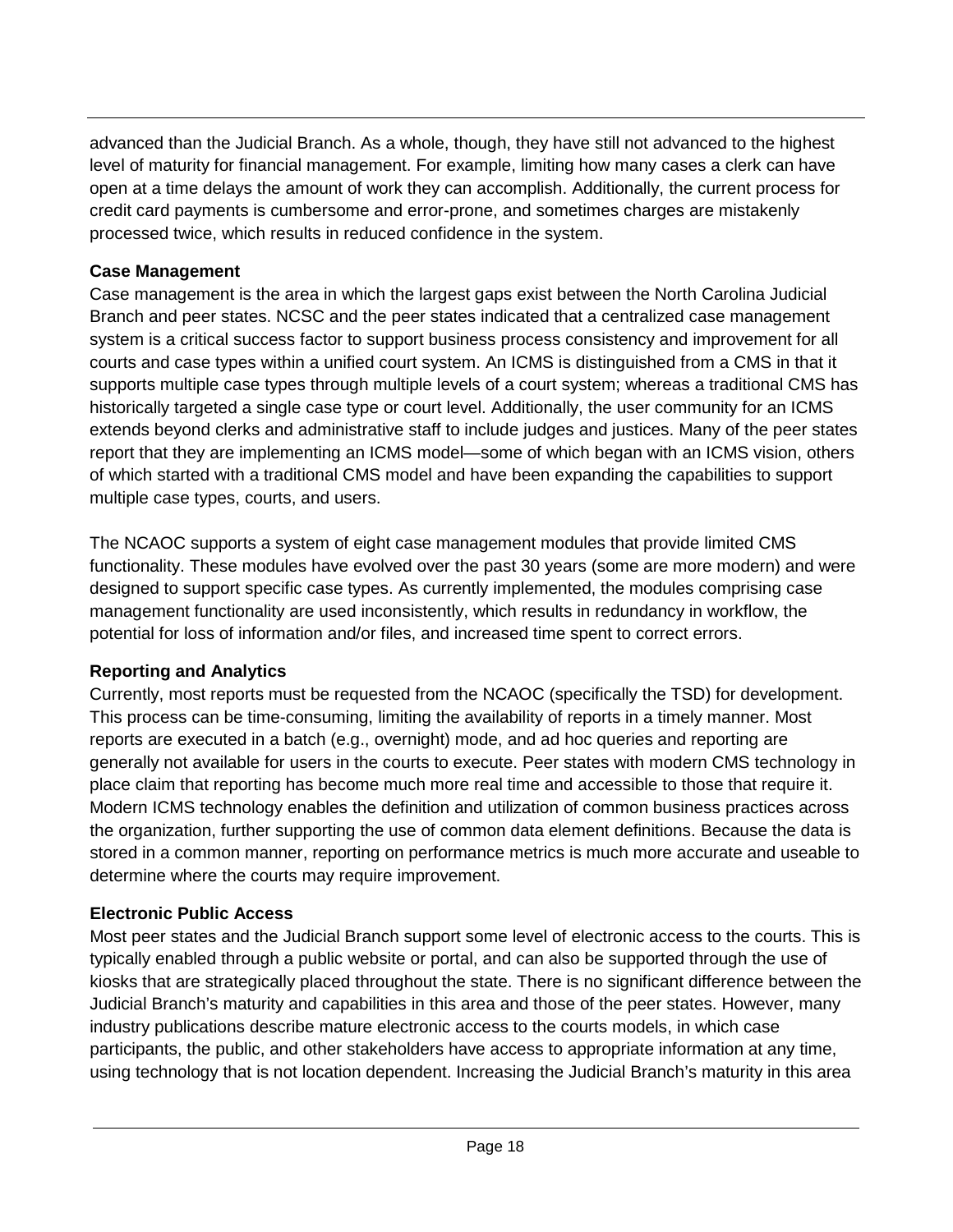will require an ICMS and a fully functional EIMS. It may also require statute or policy changes to enable access to files that currently must be accessed solely by visiting a courthouse.

#### **Judicial Workbench**

The NCAOC supports elements of a Judicial Workbench, including access to jury instructions technology and links to electronic versions of statutes, judicial briefs, and other related documents for use on the bench and during case preparation. The industry generally refers to the Judicial Workbench as an interactive view into case information that may be stored in various locations, such as an ICMS and EIMS. One working definition of the Judicial Workbench is provided in the context of "Judicial Tools" through the JTC, established by the Conference of State Court Administrators (COSCA), the National Association for Court Management (NACM), and the NCSC. Of the judges and justices interviewed, many of them were unaware of the value of a Judicial Workbench, including the ability to interact with cases in real time and actively manage their dockets.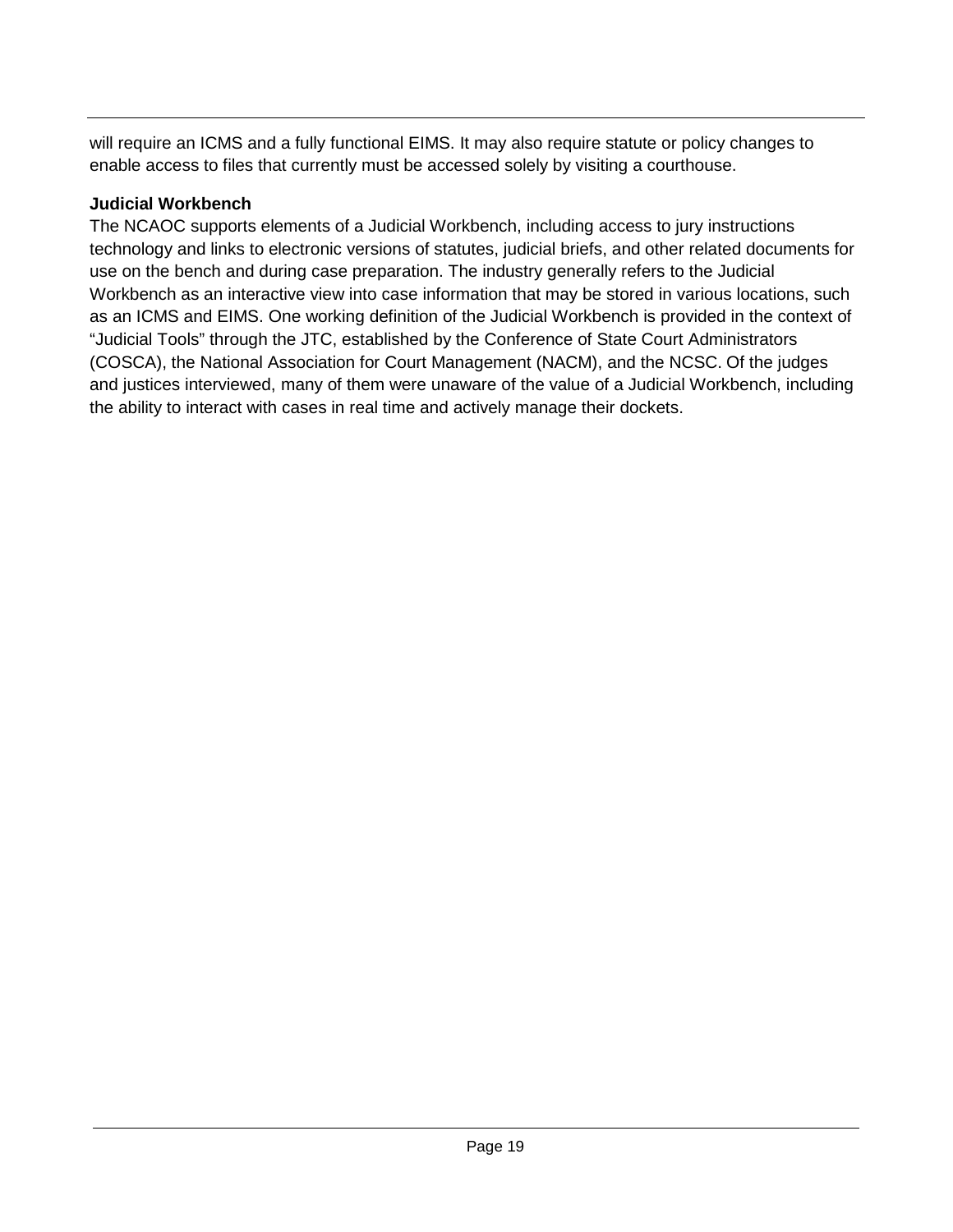#### <span id="page-23-0"></span>**3.0 e-Courts Strategic Technology Initiatives**

#### <span id="page-23-1"></span>**3.1 Strategic Initiatives Development**

A set of nine initiatives were identified as a result of the gap analysis phase. These initiatives are intended to advance the NCAOC technology environment towards a more evolved e-Courts maturity. Many of these initiatives are currently in some stage of implementation already. This section includes a proposed order of implementation based on best practices, initiative dependencies, and feedback from a subcommittee of the NCCALJ Technology Committee during a workshop conducted in July 2016. A summary of these initiatives is provided in the table below.

| <b>Initiative</b> | <b>Summary of Initiatives</b>                   |  |
|-------------------|-------------------------------------------------|--|
| A                 | Management & Governance                         |  |
| B                 | <b>Baseline Metrics</b>                         |  |
| C                 | Reporting & Analytics                           |  |
| D                 | Enterprise Information Management System (EIMS) |  |
| Е                 | e-Filing                                        |  |
| F                 | Integrated Case Management System (ICMS)        |  |
| G                 | Financial Management System (FMS)               |  |
| н                 | <b>Electronic Public Access</b>                 |  |
|                   | Judicial Workbench                              |  |

| Table 3.1: Summary of Initiatives |  |
|-----------------------------------|--|
|-----------------------------------|--|

The initiatives, rated in terms of the anticipated benefits and implementation complexity for each, and graphic of each is depicted as shown in Table 3.2.

|  | <b>Table 3.2: Implementation Complexity</b> |  |
|--|---------------------------------------------|--|
|--|---------------------------------------------|--|

|          | <b>Complexity Rating</b>                                                                                                                                                                                                                                                                                                                                                                                                            |
|----------|-------------------------------------------------------------------------------------------------------------------------------------------------------------------------------------------------------------------------------------------------------------------------------------------------------------------------------------------------------------------------------------------------------------------------------------|
|          | Highly Complex ("High") characteristics include:                                                                                                                                                                                                                                                                                                                                                                                    |
| High     | Detailed planning and/or requirements determination<br>Development and execution of a robust and detailed schedule<br>High utilization of Judicial Branch staff and management resources<br>Significant business process reengineering<br>Disciplined change management and acceptance by operational staff<br>Strong and consistent governance to manage change and to reduce the risk<br>of stakeholder rejection and scope creep |
| Moderate | <b>Moderate Complexity ("Moderate")</b> characteristics fall between the High and Low<br>complexity rankings.                                                                                                                                                                                                                                                                                                                       |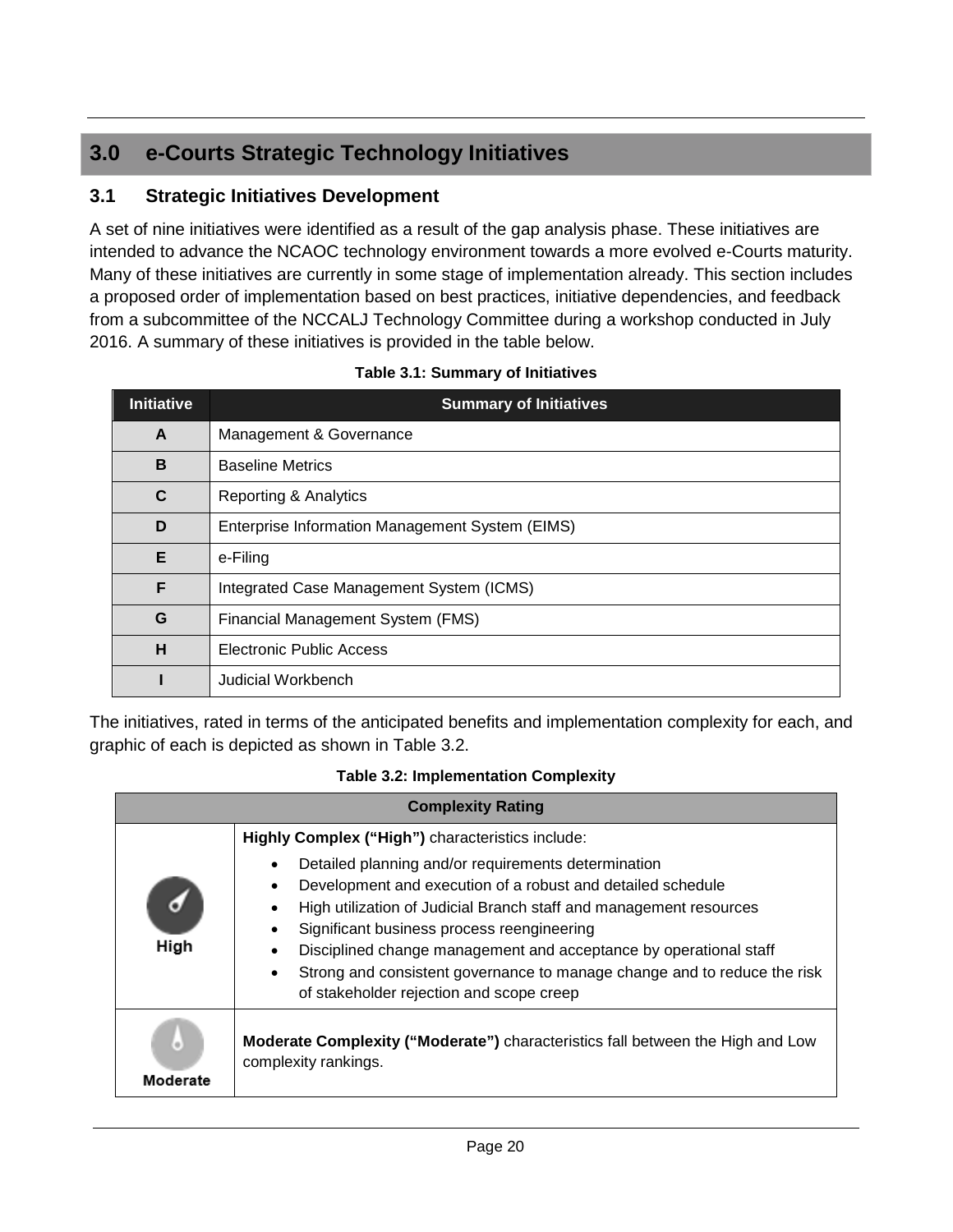|          | <b>Complexity Rating</b>                                                                                                                                                                                                                                                                                  |
|----------|-----------------------------------------------------------------------------------------------------------------------------------------------------------------------------------------------------------------------------------------------------------------------------------------------------------|
|          | Minimal Complexity ("Low") characteristics include:                                                                                                                                                                                                                                                       |
| O<br>Low | Predefined and accepted requirements already in place<br>$\bullet$<br>Straightforward with regard to scheduling<br>$\bullet$<br>Limited impact on Judicial Branch resources<br>$\bullet$<br>Limited change management to the current processes<br>Low risk of operational staff and stakeholder rejection |

Additionally, the initiatives were assigned an indicator of the level of anticipated benefit, as depicted in Table 3.3.

|          | <b>Anticipated Benefits Rating</b>                                                                                       |
|----------|--------------------------------------------------------------------------------------------------------------------------|
| High     | <b>Highly Beneficial ("High")</b> characteristics:<br>Impact a large number of stakeholders<br>Provide significant value |
| Moderate | <b>Moderately Beneficial ("Moderate")</b> characteristics fall between the<br>High and Low benefit rankings.             |
| Low      | Narrow Value ("Low") characteristics:<br>Impactsa small number of stakeholders<br>$\bullet$<br>Provide limited value     |

#### **Table 3.3: Anticipated Benefits Rating**

#### <span id="page-24-0"></span>**3.2 Prioritized List of Strategic Technology Initiatives**

This section contains a short description of the nine e-Courts Strategic Technology Initiatives in priority sequence, along with a graphic depicting the Anticipated Benefits Rating and the Complexity Rating. While listed in ascending order, some initiatives will overlap and run concurrently. For a complete description of the nine e-Courts Strategic Technology Initiatives, see Appendix A.

#### **Initiative A – Fully Implement Management and Governance Process**

#### **Initiative Description:**

Two separate technology committees have endorsed an IT governance model and charter. The charter sets forth a method by which decisions are made and by whom; however, it has not yet been fully operationalized and expanded. The governance model is the foundation of the e-Courts vision.

BerryDunn recommends that the NCAOC operationalize the Governance Charter. The charter establishes a set of policies and procedures that dictate the process by which chief strategic decisions are made, and is less focused on tactical or smaller projects. The overarching governance model will serve as the method to achieve all of the remaining initiatives laid out in this Plan. The NCAOC should consider implementing a best-practice portfolio management framework (such as is recommended in PMI's Project Management Book of Knowledge [PMBOK]) and apply it to all NCAOC initiatives. Additionally, the NCAOC should consider updating the current initiative or project submission and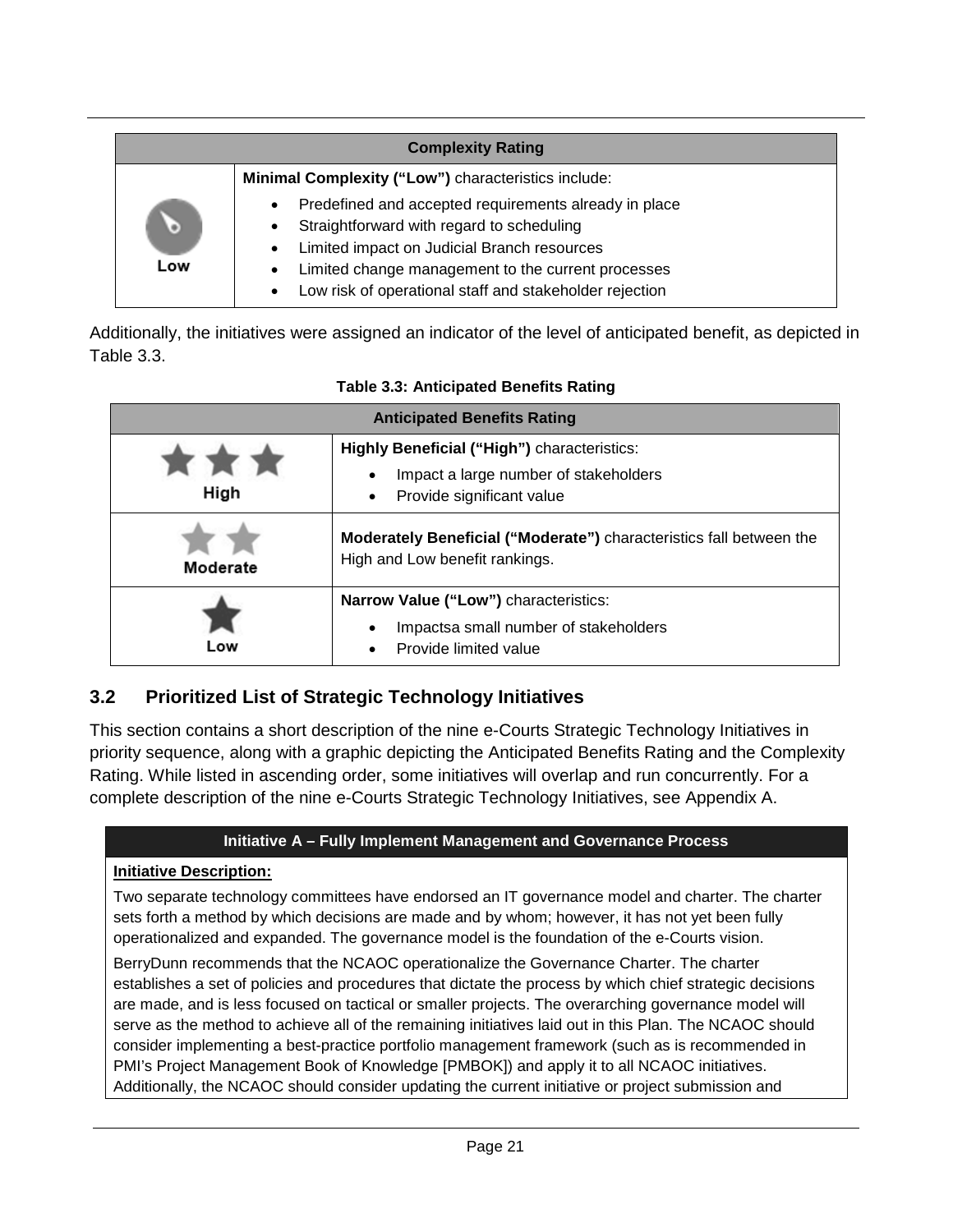|                                                                                                                                                                 | Initiative A - Fully Implement Management and Governance Process |             |  |
|-----------------------------------------------------------------------------------------------------------------------------------------------------------------|------------------------------------------------------------------|-------------|--|
| prioritization process to address all project sizes (e.g., large multiyear projects, small ad hoc projects,<br>projects that may arise within the fiscal year). |                                                                  |             |  |
| <b>Ranking and Impact</b>                                                                                                                                       |                                                                  |             |  |
| <b>Implementation Complexity</b><br><b>Priority Ranking</b><br><b>Anticipated Benefits</b>                                                                      |                                                                  |             |  |
| $\mathbf 1$                                                                                                                                                     | ω.<br>Moderate                                                   | ***<br>High |  |

#### **Initiative B – Identify Metrics and Conduct a Baseline Analysis**

#### **Initiative Description:**

Disciplined tracking and reporting of performance metrics will help the Judicial Branch determine where personnel and funding are best applied in order to achieve its vision and improve performance against organizational goals.

The NCAOC has metrics it currently monitors and analyzes. Three of the measures are drawn from CourTools. We suggest the NCAOC determine the metrics on which it wants to base its effectiveness and efficiency. We recommend the NCAOC define the data elements it wishes to use and take steps to ensure they are standardized across the state. The NCAOC should also define the "to-be" business process descriptions when developing the metrics.

In addition, the stakeholders or audience for whom the measures are of interest should be considered, along with how that information or the results of that analysis are presented to them. The baseline analysis should occur as soon as possible, but it may need to wait until after Initiative C – Reporting and Analytics has commenced and the tools needed to analyze the data are in place.

|                         | <b>Ranking and Impact</b>        |                             |
|-------------------------|----------------------------------|-----------------------------|
| <b>Priority Ranking</b> | <b>Implementation Complexity</b> | <b>Anticipated Benefits</b> |
| <b>27</b>               | $\bullet$<br>Low                 | * * *<br>High               |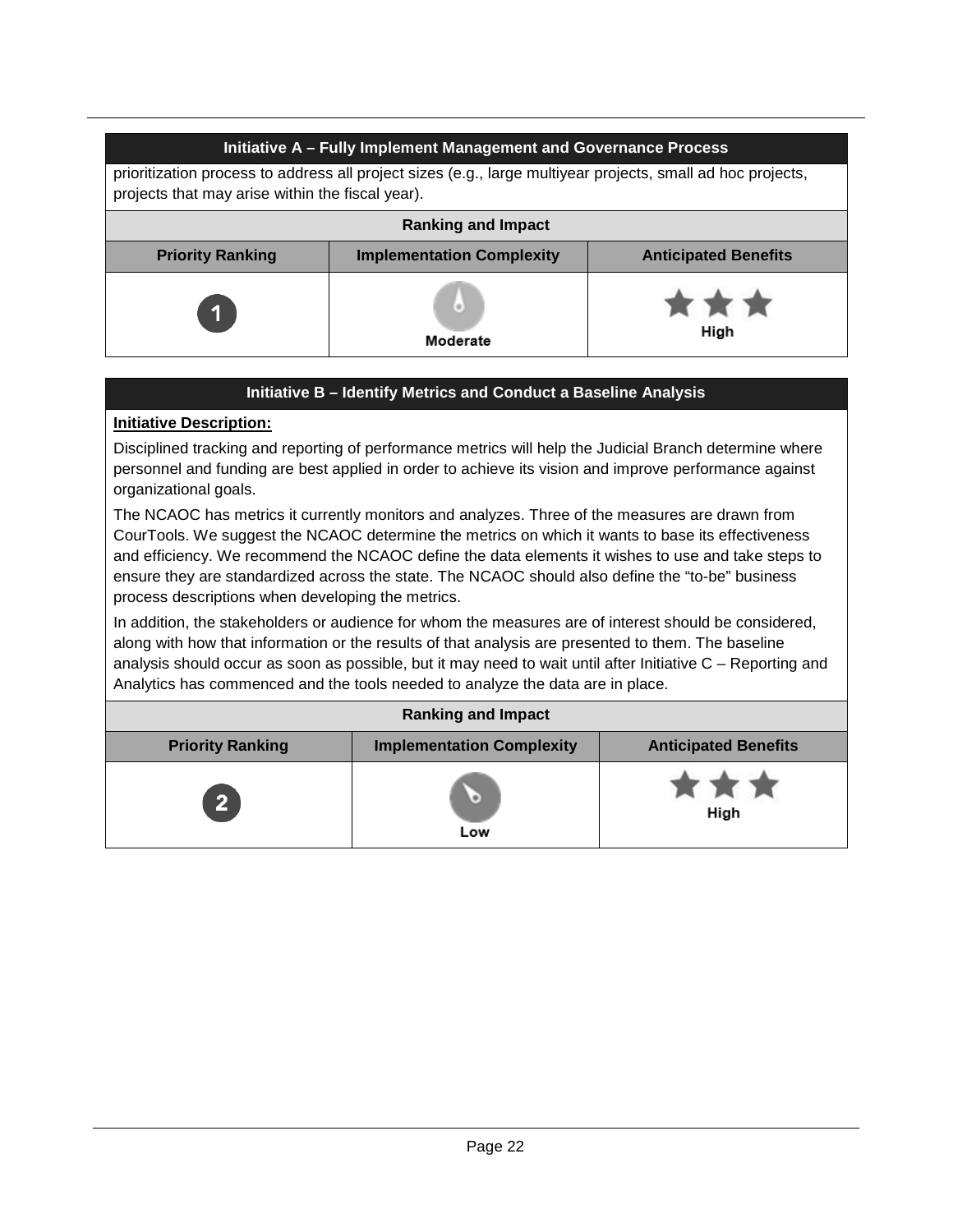#### **Initiative C – Reporting & Analytics**

#### **Initiative Description:**

Judicial Branch staff across the state with direct daily operational management duties do not have comprehensive ad hoc reporting and querying capabilities and are unable to drill down into core court business processes for data analysis and reporting. By expanding the reporting and analytics capabilities, parties performing queries and analyzing data will be able to identify areas within business processes that need change. They will also be able to review performance and the status of case workflow, and be better able to manage case activity.

In order to expand upon current reporting and analytics capabilities, the e-Courts Strategic Technology Plan needs to include a robust, feature-rich reporting and management analysis toolkit. The data source upon which the reporting and management analytics occurs could take the form of a "data lake," data warehouse, or some other repository that consolidates disparate data sources. Sources of data could include the ICMS, FMS, EIMS, and others. This reporting and analytics capability could be acquired and implemented after a Request for Proposals (RFP) and procurement process, and the system selected will provide pre-formatted reports that allow for drill-down in data from query results. It will also allow for scheduling standard, periodic, or batch report runs.

Additionally, this functionality will be configurable; allow for standard and ad hoc reporting; include userfriendly query tools common in standard statistical or analytical software; have the ability to create and run ad hoc reports by any set of criteria; have the ability to save, copy, and manipulate reports and report data; and allow authorized users to redact or hide private or sensitive data as necessary. The CourTools integration standards and other performance measures to evaluate court metrics in a standardized manner is essential.

|                         | <b>Ranking and Impact</b>        |                             |
|-------------------------|----------------------------------|-----------------------------|
| <b>Priority Ranking</b> | <b>Implementation Complexity</b> | <b>Anticipated Benefits</b> |
| <b>B</b>                | (o)<br>Moderate                  | <b>RETAIL</b><br>High       |

#### **Initiative D – Enterprise Information Management System (EIMS)**

#### **Initiative Description:**

An EIMS is a secure electronic repository used to store, retrieve, archive, and associate a variety of documents with cases and court proceedings. The EIMS is integrated with other e-Courts applications to create a consolidated electronic court case record with data from the ICMS, the FMS, e-payment, and efiling components.

The EIMS facilitates other applications' ability to use data accumulated in association with a case. Using the EIMS' workflow features, the court may electronically route documents and include individuals' annotations. The EIMS would support document scanning, document processing, indexing, sorting, reporting, and tracking and search functions. Currently, these activities are performed manually on documents received by the court.

Including an EIMS in the NCAOC e-Courts applications suite provides internal and external stakeholders with access to documents appropriate for their role in court interactions. The EIMS enables information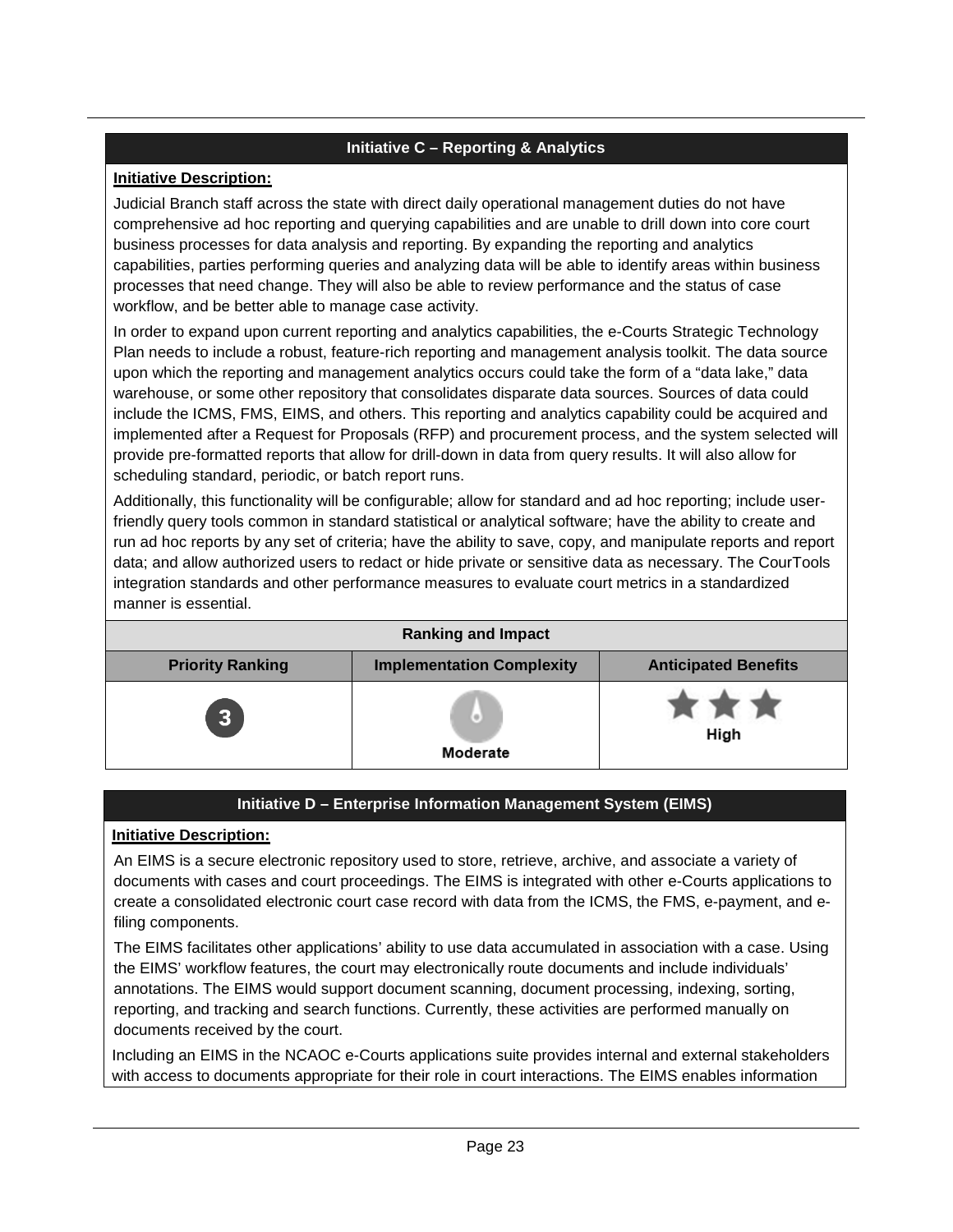#### **Initiative D – Enterprise Information Management System (EIMS)**

sharing, exchange, and document access to occur electronically. An EIMS replaces paper transactions, whether within the courtroom, chambers, the office, police car, or at home.

The NCAOC is in the early stage of implementing an EIMS to support future e-filing and related e-Courts initiatives. This initiative, as presented here, is intended to prioritize and formalize the implementation approach. The NCAOC should consider leveraging the current EIMS capabilities specific to creating portals for the "Actor Views." The use of portals that are tailored specific to the actor/user to display the reports and dashboards generated from Initiative C – Reporting and Analytics gives the user the exact information in a manner that it can be best utilized.

The documents within the EIMS may originate from a variety of sources, including from the ICMS or another e-Courts application, or as e-filed by parties and external stakeholders. The EIMS may access images from a repository of converted hardcopy back-up files, documents submitted electronically as images (not e-filing), converted microfilm, and other media. Images/documents within the EIMS can be made accessible online for searches, through a portal, and to the court and external case parties as needed for case processing, without the need to produce a hardcopy when the file moves from one workflow stage to another.

Though the EIMS would provide paperless electronic filing capabilities, court order and legislative statutory changes may be required in instances where original record regulations and/or court policy requires maintenance of a hardcopy record, or when certain original documents require a "wet signature" and manual filing with the clerk's office.

|                         | <b>Ranking and Impact</b>          |                             |
|-------------------------|------------------------------------|-----------------------------|
| <b>Priority Ranking</b> | <b>Implementation Complexity</b>   | <b>Anticipated Benefits</b> |
| $\overline{\mathbf{4}}$ | $\left( \circ \right)$<br>Moderate | * * *<br>High               |

#### **Initiative E – e-Filing**

#### **Initiative Description:**

An e-filing system provides a means for anyone involved with the court system—the public, attorneys, and court officials—to submit documents and/or information to the court electronically. This includes forms submitted to the court from law enforcement, litigants, district attorneys, and pro se defendants, and includes search warrant requests, citations, criminal complaints, indictments, and dismissals, as well as civil, juvenile, and appellate complaints and responses. Some electronic filings will originate from fillable forms available on the web. The NCAOC should take into consideration the "actors" and their respective "views" through the e-filing system as it works though this initiative.

With e-filing, once the data is submitted via the fillable form, it may be evaluated and processed to respond to triggered events or initiate other tasks or events within the ICMS. As a component of the NCAOC e-Courts strategy, receipt of documents submitted through e-filing should trigger events within defined workflows. These would include notification, financial tracking, case event status, and other management-specific processes.

As was noted in Initiative D – EIMS, the Judicial Branch may eventually need to change rules and statutes to require that all submissions to the court come through e-filing, enabling the appropriate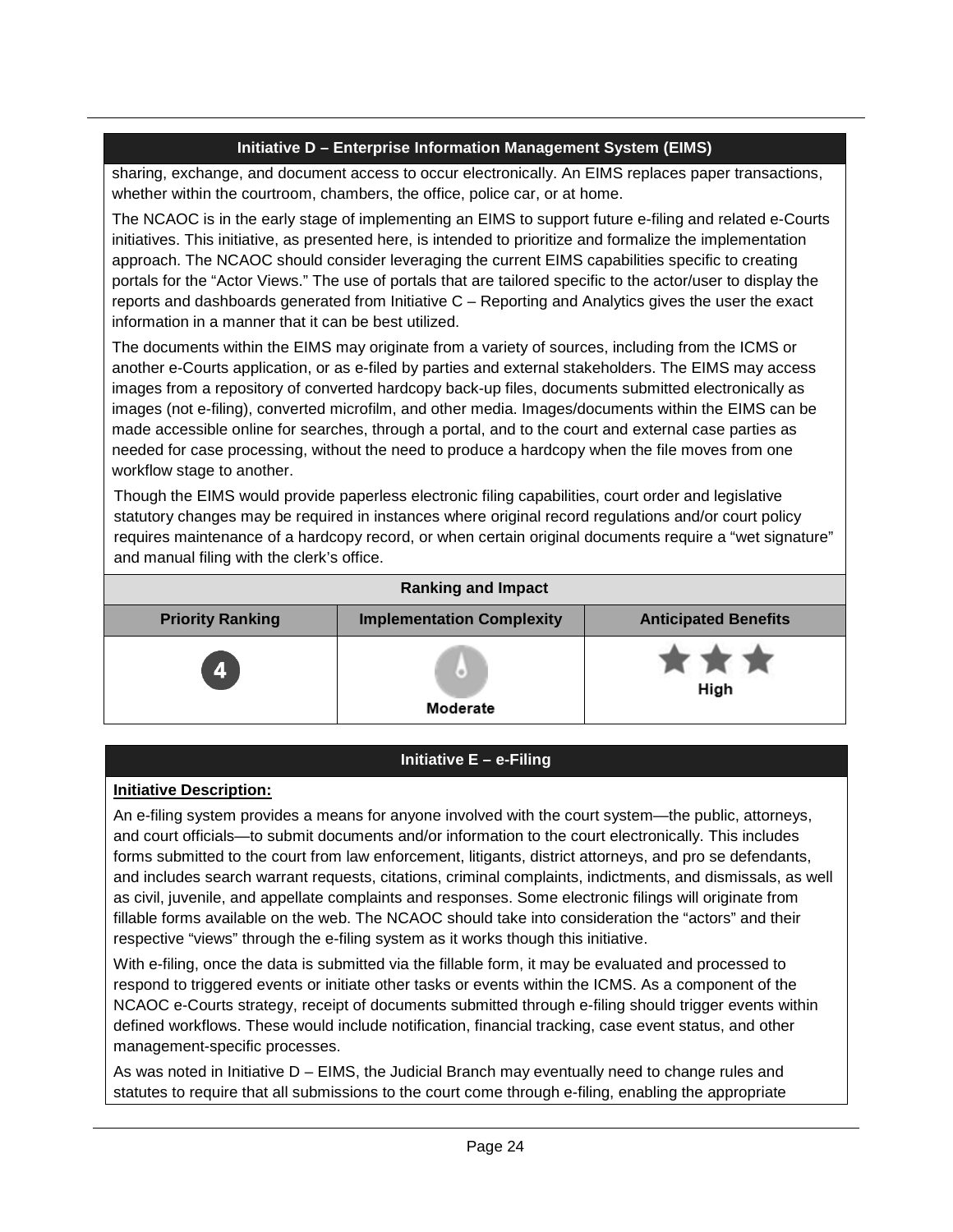#### **Initiative E – e-Filing**

component(s) of the NCAOC e-Courts system to incorporate the data included in the e-filed document and eliminating the need to reenter data in the ICMS, FMS, or other system modules.

Based on a set of requirements defined in 2007, the NCAOC has previously licensed an e-filing system and rolled out functionality to a subset of counties in a pilot project. Additionally, the NCAOC has developed electronic filing capabilities for both criminal and non-criminal violations, such as motor vehicle and seat-belt, traffic, hunting and fishing, underage drinking, and speeding violations. The NCAOC should define a fresh set of business requirements in regard to e-filing and consider issuing either a Request for Information (RFI) or RFP to identify possible e-filing solutions/vendors.

|                         | <b>Ranking and Impact</b>        |                             |
|-------------------------|----------------------------------|-----------------------------|
| <b>Priority Ranking</b> | <b>Implementation Complexity</b> | <b>Anticipated Benefits</b> |
| 5                       | ۱e)<br>Low                       | <b>KINDRE</b><br>High       |

#### **Initiative F – Integrated Case Management System (ICMS**)

#### **Initiative Description:**

One of the most prevalent requests for a near-term initiative during the interviews was for the provision and implementation of a comprehensive (feature-rich) ICMS. The various participants in the interviews often referred to specific system components, such as a scheduling system, electronic notification, date and event-driven "ticklers," reporting, and docketing. From a strategic technology planning perspective, all such features are considered functionality contained in a single solution—that being an ICMS.

The overall goals of the ICMS could be achieved through the implementation of a centralized, statewide, uniform platform that includes all functionality necessary to complete all tasks for clerks, judges, court administrators, and prosecutors necessary for case initiation, docketing, scheduling, processing, decision making, adjudication, and disposition. This includes incorporation and maintenance of all case-related documentation and electronic approval processes necessary to initiate and seamlessly process a case electronically from initiation through dismissal. Whether the NCAOC chooses to implement a new ICMS – either through acquisition of a commercial off-the-shelf (COTS) product or through in-house integration and upgrade of the existing standalone components – the resulting system should provide specific views and access based upon the roles and actors who will use the ICMS to complete specific actions for casespecific, case-type functions or roles. To achieve the goals, the ICMS should:

- Provide electronic processing functionality for all case types to record, track, and manage events and actions from case initiation through case disposition, utilizing thorough, flexible workflows that generate automated reminders (ticklers) and electronic notification to court staff and case participants/parties of case events, decisions, and court calendars.
- Enhance the concept of a fully, or near-fully, paperless case records and document management system.
- Integrate with an e-filing solution that enables electronic access, signature, and authorization capabilities for court-related events, warrants, and other court criminal and civil processes, dispositions, and judicial actions. This includes the ability to create, docket, electronically deliver, electronically sign, and print relevant court notices and case-related documents and notices.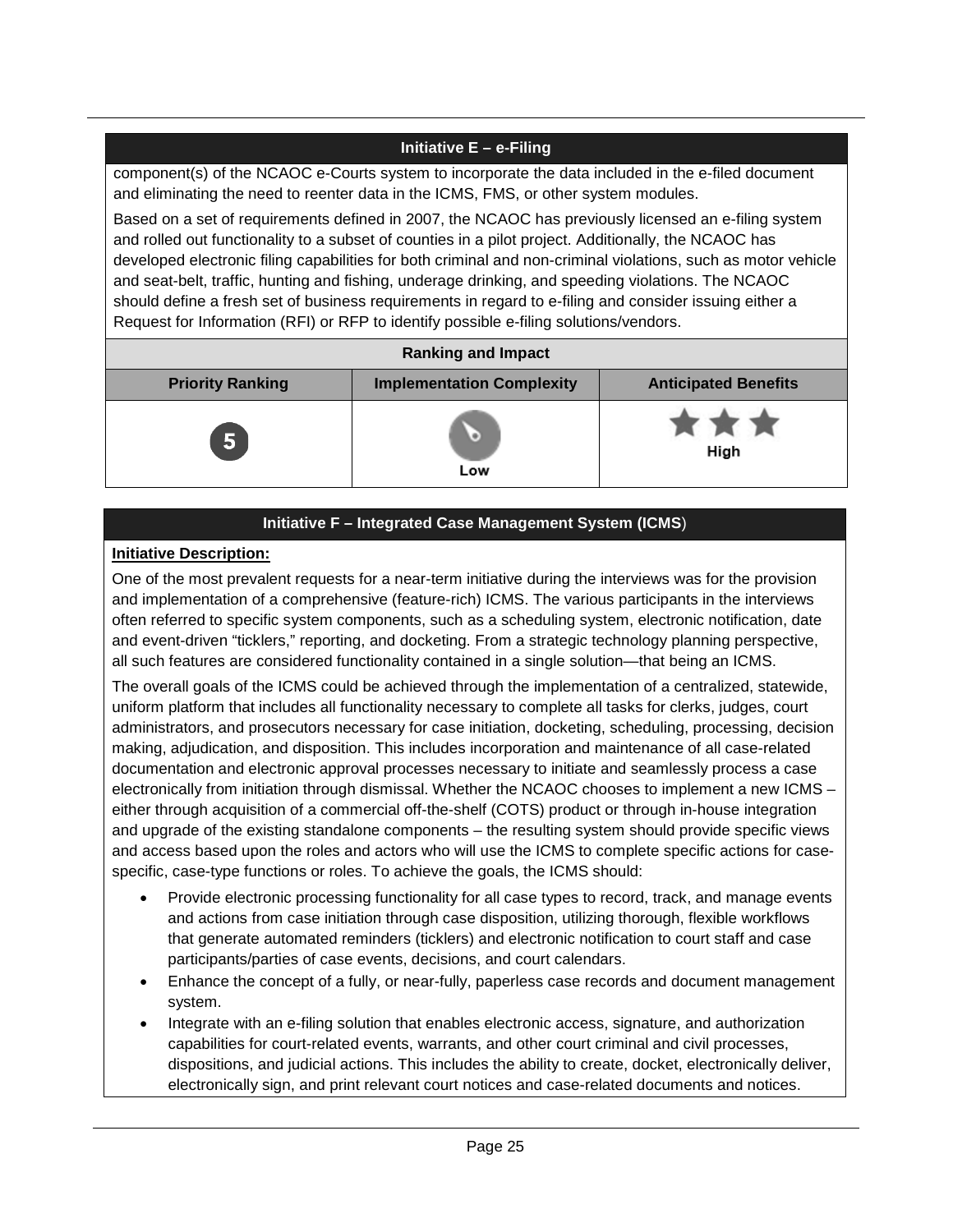#### **Initiative F – Integrated Case Management System (ICMS**)

- Collect the data necessary to enable ongoing management reporting, workload management, and performance measurement and analytics.
- Integrate the case and financial management features of the case and support existing interfaces to enable automated data exchange, financial and case disposition reporting, and search and query both internally and with other State and local agencies and justice partners.
- Provide comprehensive functionality to integrate documents, images, and exhibits maintained in the EIMS to the ICMS, including archiving and retrieval capabilities.

As FMS functionality is incorporated into most COTS ICMS solutions, BerryDunn recommends including the FMS requirements in the ICMS model if it is acquired by RFP. These requirements can be used to evaluate flexibility and scope of the COTS solutions proposed to meet both the ICMS and FMS, as well as address the NCAOC expectations for quality and performance improvement goals included in the performance reporting and analytics initiatives.

|                         | <b>Ranking and Impact</b>        |                             |
|-------------------------|----------------------------------|-----------------------------|
| <b>Priority Ranking</b> | <b>Implementation Complexity</b> | <b>Anticipated Benefits</b> |

#### **Initiative G – Financial Management System (FMS)**

#### **Initiative Description:**

During focus group sessions with court clerks, attendees routinely describe the FMS and the process of determining and collecting fees, fines, and costs as cumbersome, with a variety of shortcomings. The NCAOC should look at the ICMS solution that has commenced in Initiative F to make sure the capabilities sought do not already exist and need to be leveraged out of the ICMS solution. The NCAOC should also take into consideration the "actors" and their respective "views" through the FMS as it works though this initiative.

Capabilities of any standalone FMS deployed, or an FMS component within the ICMS, should include the ability to integrate with the ICMS across all courts and case types. In addition, it should have real-time presentation of fees, fines, and costs with any offsetting prior payments. It should also have the ability to make real-time adjustments at the cashier's window when presented with authenticated documentation. Additionally, the FMS should have the ability to:

- Support multiple charge codes with varying costs based on location
- Support payment through multiple means, including credit card, debit card, cash, personal check, and cashiers/bank check
- Generate a statement of charges and payments for a case or range of cases, and print or email the statement(s)
- Produce a range of management reports
- Export and transmit transaction activity, in detail or in aggregate, to external systems or other financial systems maintained at NCAOC or elsewhere
- Maintain case-related transaction activity within the FMS and available for presentation through self-service kiosks, browser-enable workstations, smartphones, or other devices to support inquiry and payment online

#### **Ranking and Impact**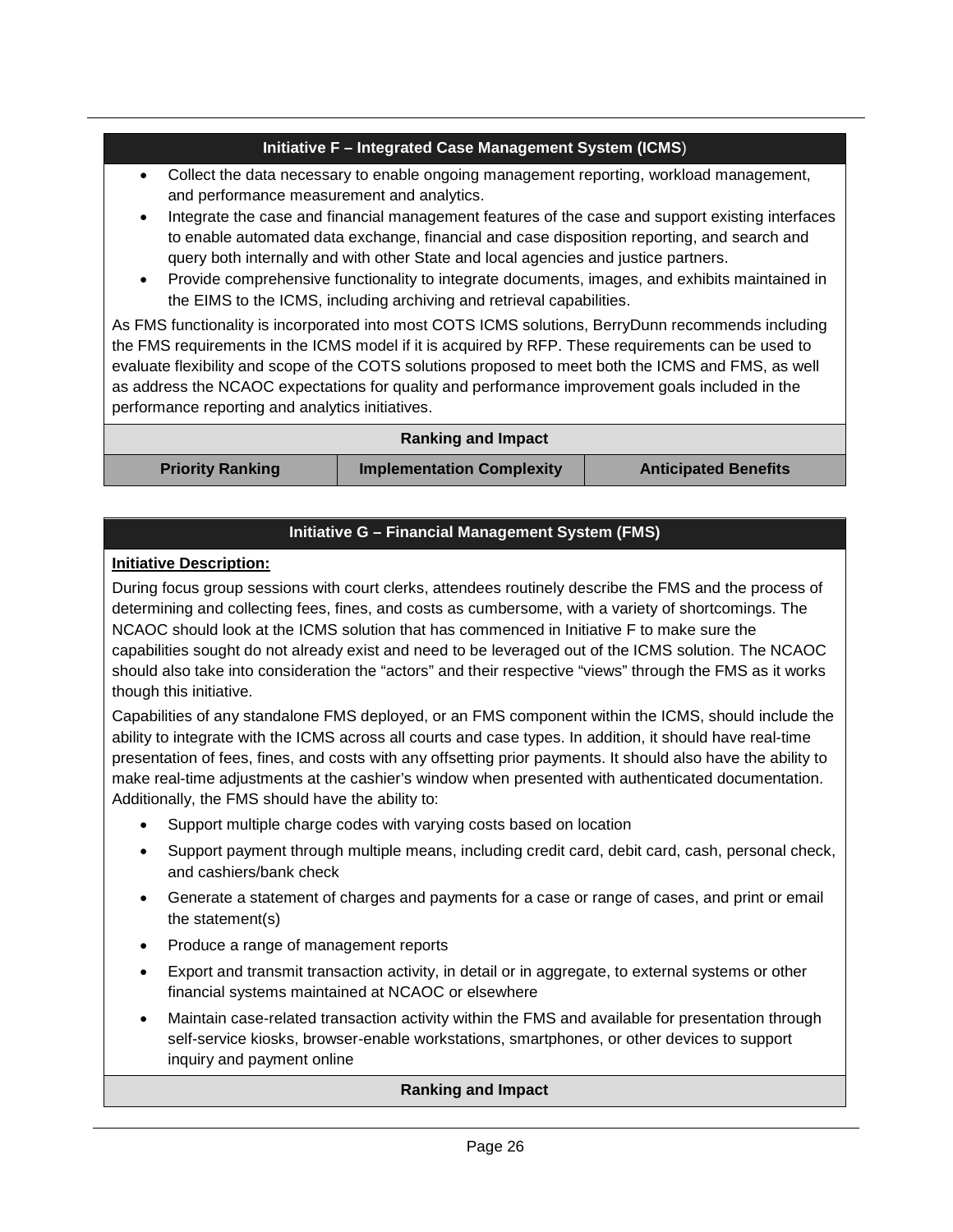|                         | Initiative G - Financial Management System (FMS) |                             |
|-------------------------|--------------------------------------------------|-----------------------------|
| <b>Priority Ranking</b> | <b>Implementation Complexity</b>                 | <b>Anticipated Benefits</b> |
| $\overline{7}$          | $\circ$<br>Moderate                              | Moderate                    |

#### **Initiative H – Electronic Public Access**

#### **Initiative Description:**

The Electronic Public Access capability provides the public with access to available Judicial Branch information (including that from ICMS) through self-service kiosks and personal devices (e.g., smart phones, tablets, and desktop and notebook computers). Web-based Electronic Public Access capabilities will provide the public the ability to conduct an online search of publicly available court records and documents, submit online payments, and complete online forms (eForms) related to case initiation, processing, and requests for services.

Currently, the NCAOC provides access to standard forms from the Judicial Branch website and the public may only obtain publicly available case documents in hardcopy format on-site at a court location. The e-Courts vision includes expanding the Electronic Public Access capabilities and the need to provide access to publicly available case documents from anywhere, at any time, as supported by State statute and Judicial Branch policy. As part of this initiative, the Judicial Branch should review its policies around the scope and restrictions of publically available documents. Leveraging the practices of other states, as well as the best practices recommended by the NCSC, should help guide the NCAOC when tailoring its policies to find a balance between the intended transparency of the Judicial Branch and the privacy rights of citizens.

The Electronic Public Access capabilities will interface with the EIMS, which will interface with the e-filing capabilities of the ICMS, to enable documents to be filed, retrieved, and work-flowed electronically, without a need for printing or creation of manual files. The result of the Electronic Public Access initiative will provide the public stakeholders with a readily accessible self-service capability and e-access to the right information, at the right time, right where they are.

|                         | <b>Ranking and Impact</b>        |                             |
|-------------------------|----------------------------------|-----------------------------|
| <b>Priority Ranking</b> | <b>Implementation Complexity</b> | <b>Anticipated Benefits</b> |
| 8                       | $\Theta$<br>Moderate             | High                        |

#### **Initiative I – Judicial Workbench**

#### **Initiative Description:**

The Judicial Workbench is a dashboard/portal application that provides the electronic tools to meet the specific case processing, judicial decision making, and management needs of trial court judges on the bench and in chambers. Utilizing a dashboard or workspace format, the Judicial Workbench provides a single point of entry into the day-to-day operational and managerial information needed by a judge. It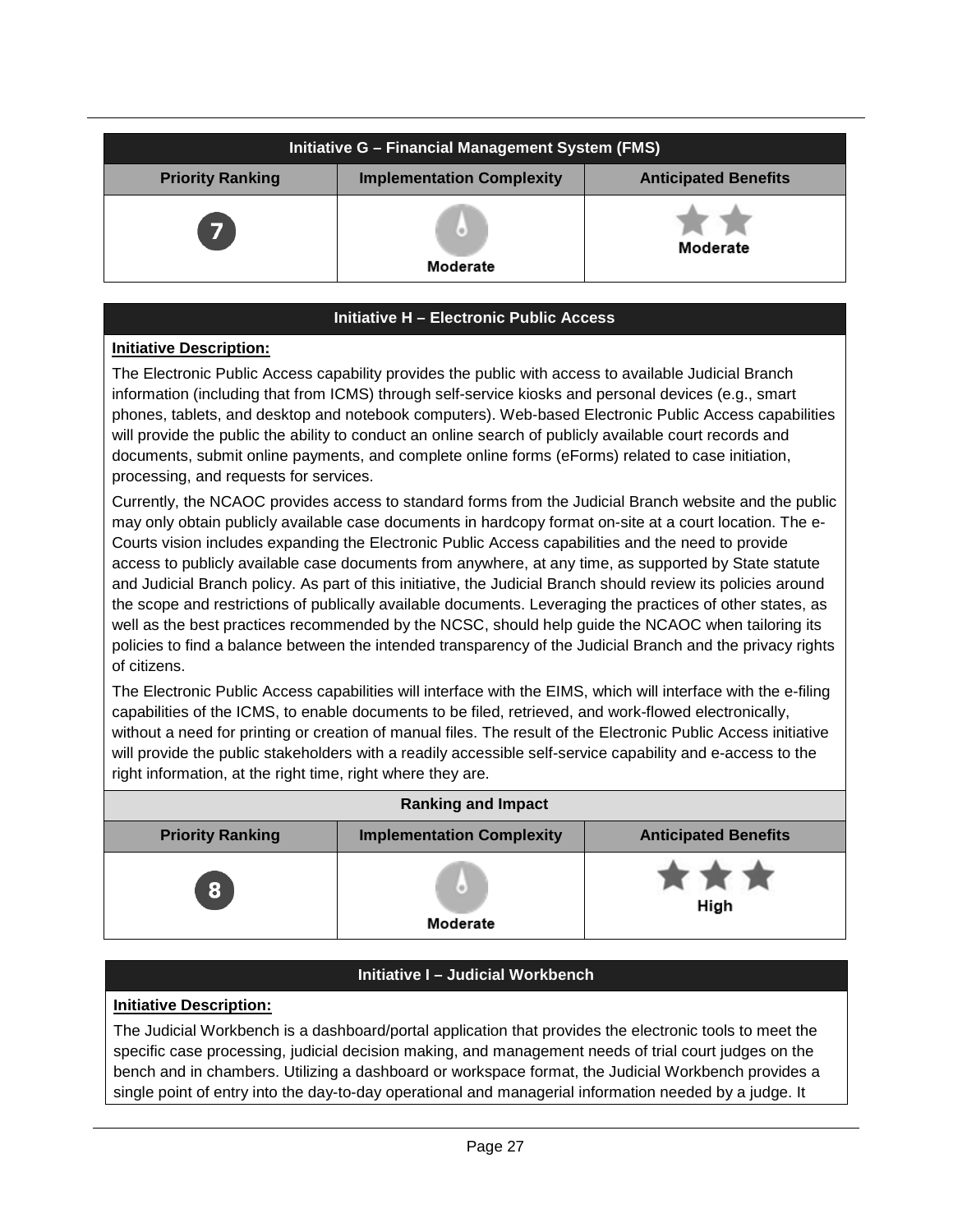#### **Initiative I – Judicial Workbench**

provides access to the data included in the e-Courts ICMS, summary case and defendant history, and information from other justice agencies. The Judicial Workbench also brings together – under one umbrella system – traditional office applications, legal research capabilities, web portal access to external applications, and a powerful decision support capability to judges.

Judicial Workbench functionality will assist in meeting the overall e-Courts objective to provide internal and external stakeholders with the right information, at the right time, right where they are. A Judicial Workbench enables judges to access the right information needed to enable them to better manage their workload and to carry out their daily activities more effectively than in the current environment.

|                         | <b>Ranking and Impact</b>        |                             |
|-------------------------|----------------------------------|-----------------------------|
| <b>Priority Ranking</b> | <b>Implementation Complexity</b> | <b>Anticipated Benefits</b> |
| 9                       | Low                              | Moderate                    |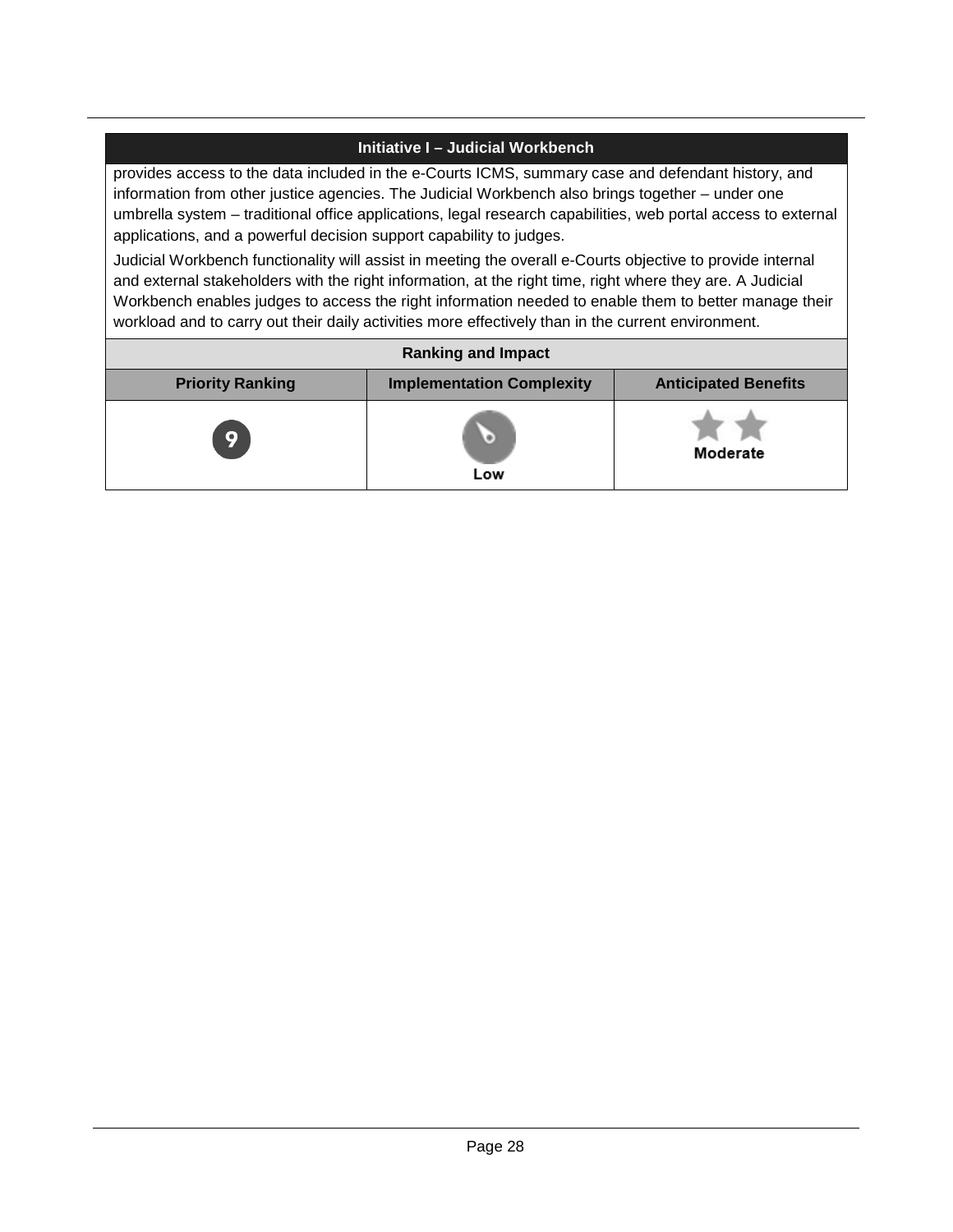#### <span id="page-32-0"></span>**4.0 Implementing the e-Courts Strategic Technology Plan**

This section provides guidance on implementing the e-Courts Strategic Technology Plan, including a listing of the initiatives in priority sequence, the estimated cost of each initiative, the year in which the initiative is proposed to begin, and guidance for the ongoing governance of the Plan.

#### <span id="page-32-1"></span>**4.1 Budget and Timeline**

Section 3.2 of the e-Courts Strategic Technology Plan provided descriptions for each initiative and what each entails, identified implementation complexity and timing for the initiative, and listed anticipated benefits of the initiative.

Table 4.1 summarizes the budget estimates for the recommended initiatives that have been presented in this plan. The timeline provides a framework for budgeting initiative costs and for planning implementation timeframes over a six-year horizon (including the current fiscal year as "Year 0"). The initiative costs are presented as estimates and will vary based on the budget of the Judicial Branch, competing technology initiatives, the availability of support resources, and the specific technical approach used to undertake an initiative. Table 4.2 depicts the estimated operational costs post implementation.

Each initiative in the table can be started and/or completed within a given fiscal year. Rather than attempting to determine exactly when a particular initiative would be undertaken, this table is intended to identify the fiscal year(s) in which an initiative should be initiated. A dash symbol indicates that there are no planned activities for the initiative during the respective fiscal year. For a detailed list of budget assumptions made for each of the nine initiatives, see Appendix A.

For each of the initiatives, the major assumptions used in preparing the budgetary estimates are described with Appendix A. All of the estimates assume that TSD will make available resources in addition to the Judicial Branch and consultant hours. Resources were priced based upon staff role estimates for specific role-based positions and tasks and segmented by:

- TSD Staff
- Judicial Branch subject matter experts (SMEs)/Non-TSD staff
- External consultants

For each staffing classification, blended rates and industry standard costs for major staff roles were developed. The major staff roles include, but are not limited to, Programmers, Web Developers, Senior Business Analysts, Planners, and Judicial Branch SMEs.

The NCAOC provided staffing data and case management data that was used for planning and cost est[i](#page-33-0)mations.<sup>i</sup>

Generally, implementation go-live resource cost estimates included tasks assigned to the NCAOC SME, non-TSD staff, TSD, and either contractor staff or vendor staff as relevant. Implementation costs also include the following assumptions: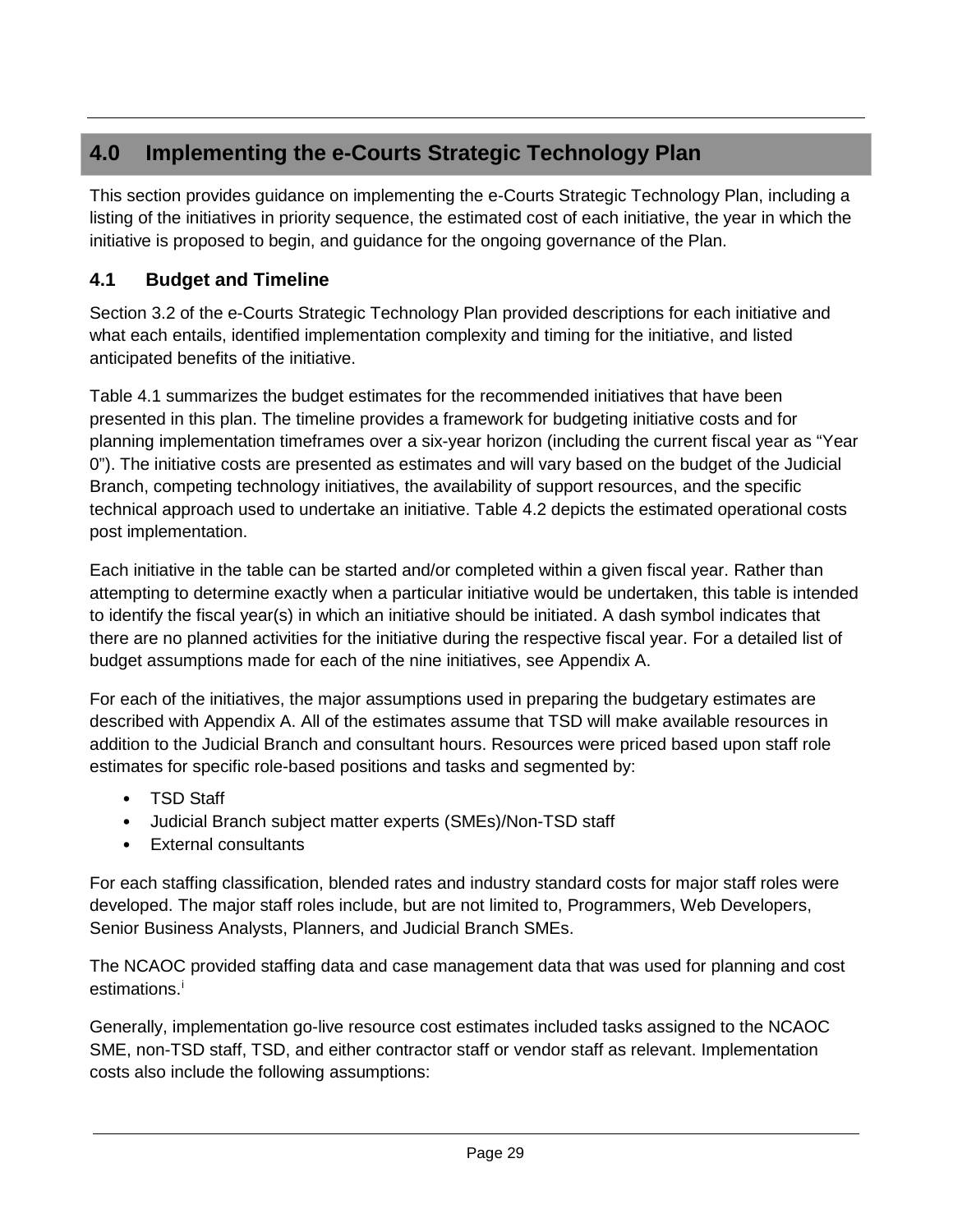- All software will be loaded and installed by the NCAOC and TSD according to current procedures.
- Local on-site technical support for end users in the courts will be provided by the TSD as an overall expansion of the current support procedures.
- Helpdesk volume estimates for end users and local court staff were based upon NCAOCprovided data.

The initiatives and associated assumptions are provided in Appendix A.

<span id="page-33-0"></span><sup>i</sup> NCAOC email groups list with FTE count (J. Williams 2-23-16 email to Berry Dunn), Trial Courts Report – North Carolina Judicial Branch 2014 – 2015 Statistical and Operations Report; General Fund Permanent Positions Reports  $\overline{a}$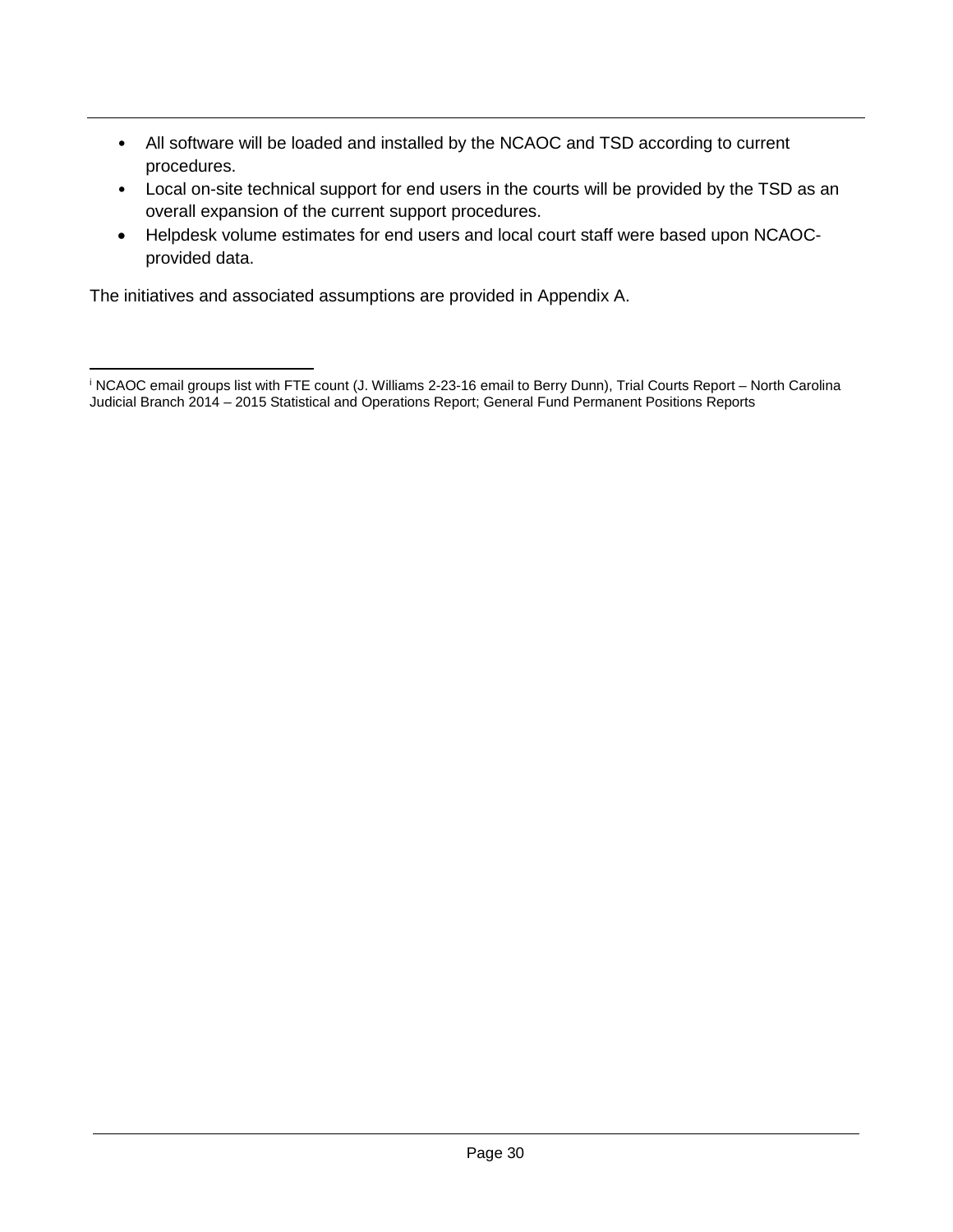Table 4.1: Project and Initiative Budget and Timeline Matrix (\$) **Table 4.1: Project and Initiative Budget and Timeline Matrix (\$)**

|                     |                          |                         |                  |                             |                         |                             | Initiative Budget and Timeline Matrix (\$) |                             |                             |                   |                         |                                         |
|---------------------|--------------------------|-------------------------|------------------|-----------------------------|-------------------------|-----------------------------|--------------------------------------------|-----------------------------|-----------------------------|-------------------|-------------------------|-----------------------------------------|
|                     | Strategic Initiative     |                         | FY2017<br>Year 0 | FY2018<br>Year <sub>1</sub> | <b>Year 2</b><br>FY2019 | FY2020<br>Year <sub>3</sub> | FY2021<br>Year 4                           | FY2022<br>Year <sub>5</sub> | FY2023<br>Year <sub>6</sub> | Base Total        | Budget<br><b>Target</b> | Adjustment<br><b>Total with</b><br>Risk |
|                     |                          |                         |                  |                             |                         |                             | Initiatives Starting in Year Zero          |                             |                             |                   |                         |                                         |
| 4                   | Governance               | Management &            | \$438,264        | \$918,926                   | 70,202<br>587           | \$870,681                   | \$865,749                                  | \$223,149                   | \$223,149                   | \$4,410,120       | \$4,919,621             | \$5,429,123                             |
| m                   |                          | <b>Baseline Metrics</b> | \$70,540         | \$43,647                    | \$29,098                | \$29,098                    | \$14,549                                   | \$14,549                    | \$14,549                    | \$216,030         | \$234,612               | \$253,194                               |
| ပ                   | Reporting &<br>Analytics |                         | \$411,708        | \$1,025,902                 | \$697,750               | \$334,048                   | \$250,492                                  | \$97,200                    | \$97,200                    | \$2,914,300       | \$3,218,786             | \$3,523,272                             |
| $\Omega$            | EIMS                     |                         | \$2,312,180      | \$6,613,359                 | 51,675<br>თ.<br>\$6     | \$5,573,191                 | \$1,968,436                                | \$1,357,956                 | \$947,856                   | \$25,724,654      | \$28,163,407            | \$30,602,161                            |
| ш                   | e-filing                 |                         | \$793,500        | \$2,210,996                 | 65,354<br>\$2,1         | \$1,563,169                 | \$1,135,042                                | \$360,892                   | \$360,892                   | \$8,589,845       | \$9,381,414             | \$10,172,983                            |
| F(a)                | ICMS (build)             |                         | \$300,141        | \$3,704,495                 | \$9,872,789             | \$11,787,013                | \$12,446,525                               | \$6,274,836                 | \$2,052,568                 | \$46,438,366      | \$52,098,002            | \$57,757,639                            |
| F(b)                | ICMS (buy)               |                         | \$239,241        | \$296,955                   | 150,347<br>\$6,4        | \$9,889,899                 | \$11,510,353                               | \$8,130,298                 | \$2,239,833                 | \$38,756,926      | \$43,233,506            | \$47,710,086                            |
| O                   | FMS                      |                         | \$40,800         | \$644,150                   | 11,150<br>ត្ត           | ន្ល                         | ន្ល                                        | ន្ល                         | ន្ល                         | \$1,596,100       | \$1,714,312             | \$1,832,524                             |
| Ŧ                   | Access                   | Electronic Public       | \$30,030         | \$462,877                   | \$26,899                | \$450,627                   | \$413,377                                  | \$225,477                   | \$143,425                   | \$1,752,710       | \$1,925,171             | \$2,097,632                             |
|                     |                          |                         |                  |                             |                         |                             | Initiatives Starting in Year One           |                             |                             |                   |                         |                                         |
|                     |                          | Judicial Workbench      | ន្ល              | \$135,222                   | \$84,018                | \$63,974                    | \$39,493                                   | \$18,605                    | \$10,444                    | \$351,755         | \$388,029               | \$424,303                               |
|                     |                          |                         | FY2017           | <b>FY2018</b>               | 2019<br>ᇫ               | FY2020                      | FY2021                                     | FY2022                      | FY2023                      | <b>Base Total</b> | <b>Budget Total</b>     | Adjustment<br>With Risk                 |
| Including<br>Total  |                          | Capital                 | \$4,397,163      | \$15,138,055                | \$21,608,935            | \$17,687,733                | \$10,704,523                               | \$4,929,496                 | \$4,848                     | \$75,092,270      | \$83,213,780            | \$91,335,290                            |
| F(a) ICMS-<br>Build |                          | Operational             | ຂ                | ິລ                          | ິລ                      | \$2,984,068                 | \$6,429,140                                | \$3,643,168                 | \$3,845,235                 | \$16,901,611      | \$18,733,073            | \$20,564,536                            |
| Including<br>Total  |                          | Capital                 | \$4,336,263      | \$12,352,033                | 186,493<br>\$18,        | \$15,790,618                | \$10,379,911                               | \$5,492,807                 | \$4,848                     | \$66,542,973      | \$73,485,230            | \$80,427,488                            |
| F(b) ICMS<br>Вuу    |                          | Operational             | S                | S                           | S                       | \$2,984,068                 | \$5,817,579                                | \$4,935,319                 | \$4,032,501                 | \$17,769,468      | \$19,664,625            | \$21,559,783                            |

Page 31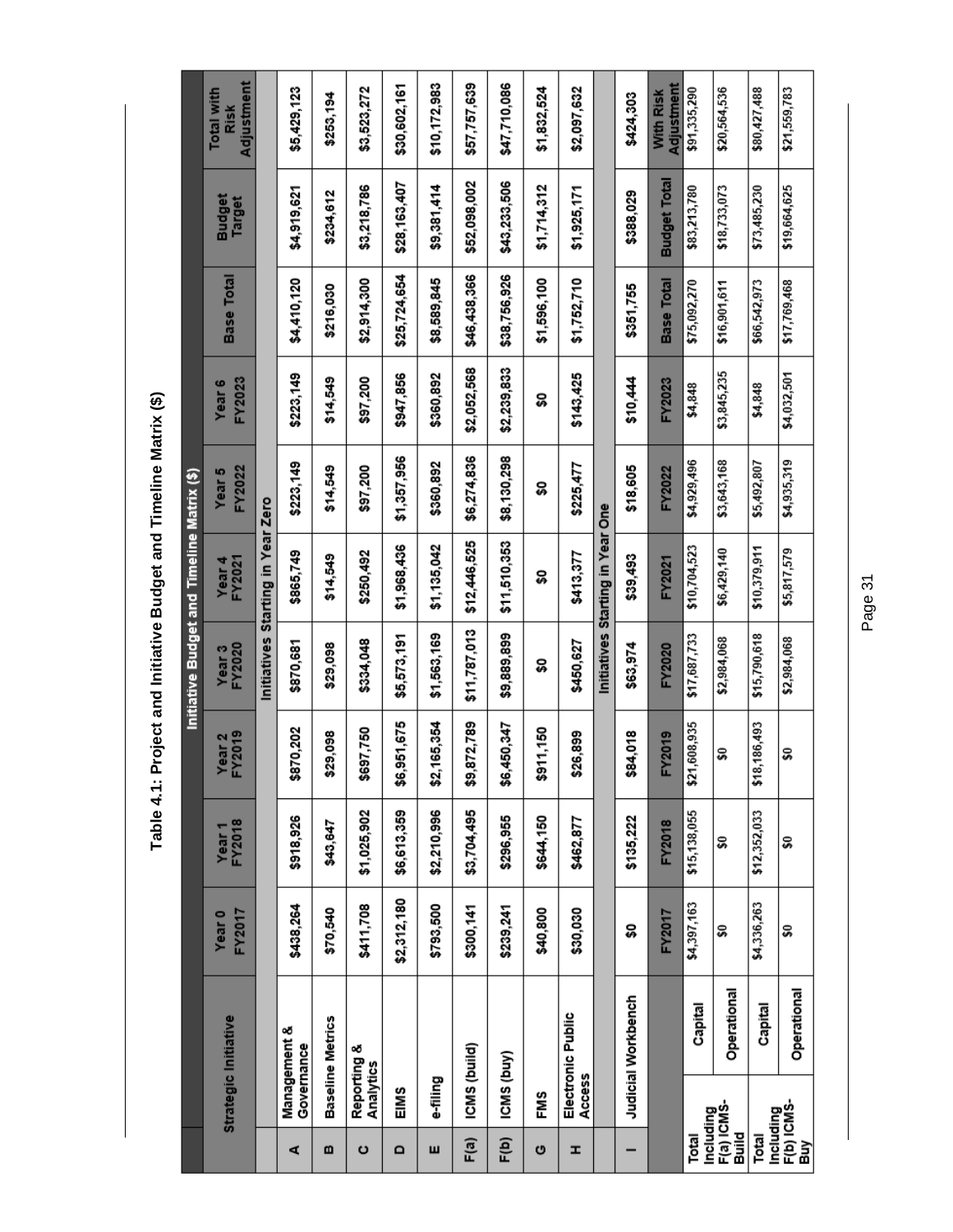|                                      | Initiative Budget and Timeline Matrix (\$)       |                              |  |
|--------------------------------------|--------------------------------------------------|------------------------------|--|
|                                      | <b>Post Implementation - Operational Costs</b>   |                              |  |
|                                      | <b>Strategic Initiative</b><br><b>Years 7-10</b> |                              |  |
| A                                    | <b>Management &amp;</b><br>Governance            | \$892,596                    |  |
| B                                    | <b>Baseline Metrics</b>                          | \$46,144                     |  |
| C                                    | <b>Reporting &amp; Analytics</b>                 | \$388,800                    |  |
| D                                    | <b>EIMS</b>                                      | \$5,431,824                  |  |
| Е                                    | e-Filing                                         | \$1,000,000-\$1,200,000      |  |
| F(a)                                 | ICMS (build)                                     | \$4,800,000-\$12,400,000     |  |
| F(b)                                 | ICMS (buy)                                       | \$6,800,000-\$15,200,000     |  |
| G                                    | <b>FMS</b>                                       | Subsumed within Initiative F |  |
| н                                    | <b>Electronic Public Access</b>                  | \$573,700                    |  |
| н                                    | <b>Judicial Workbench</b><br>\$41,776            |                              |  |
| <b>Total</b>                         |                                                  | <b>Years 7-10</b>            |  |
|                                      | <b>Total Including F(a) ICMS-Build</b>           | \$13,374,840-\$20,974,840    |  |
| <b>Total Including F(b) ICMS-Buy</b> |                                                  | \$15,374,840-\$23,774,840    |  |

**Table 4.2: Project and Initiative Budget and Timeline Matrix (\$) Years 7-10**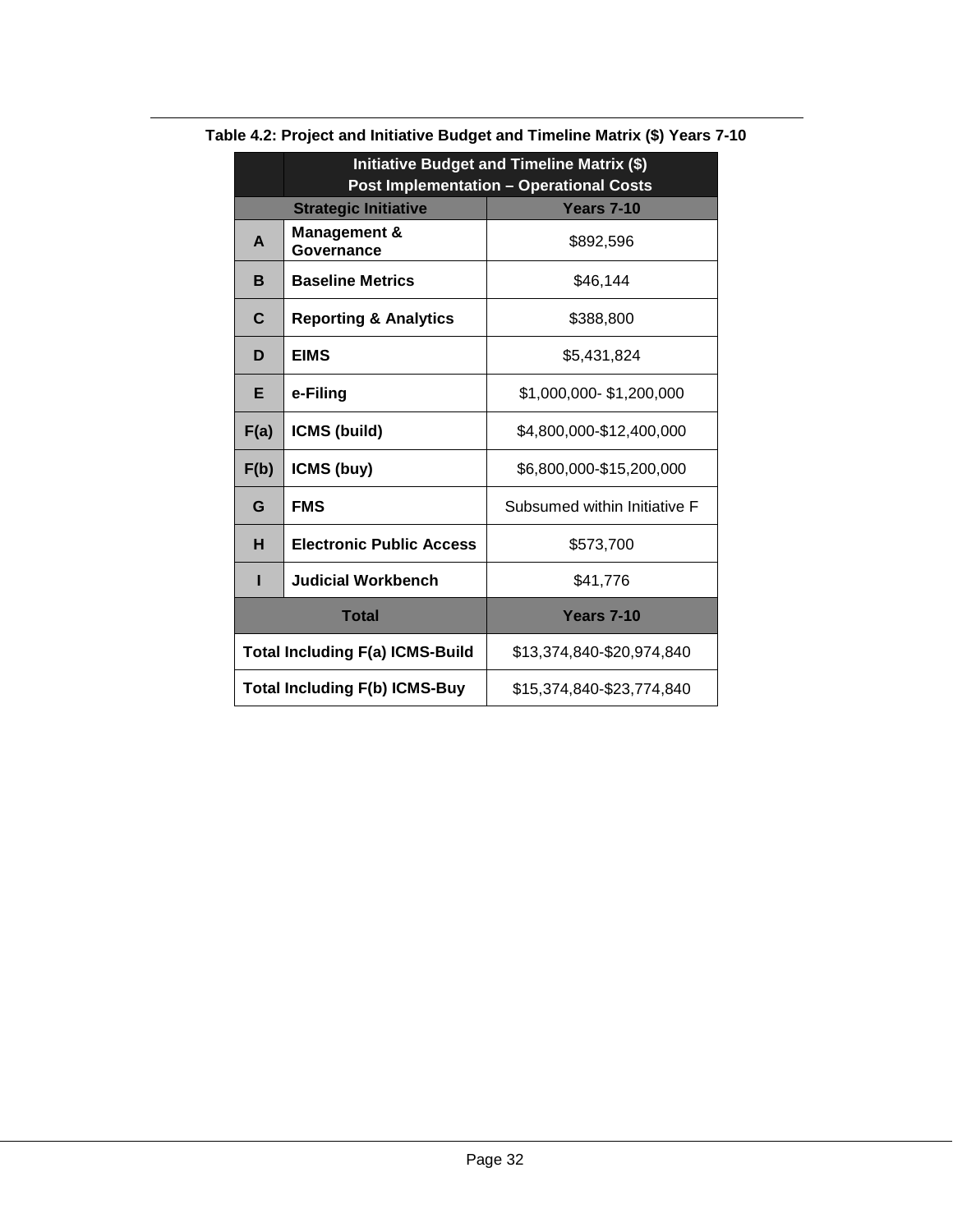The following figures depict the six-year trend of the combined budget amounts for the Strategic Initiatives in each of the Plan years with either an ICMS-build or an ICMS-buy.







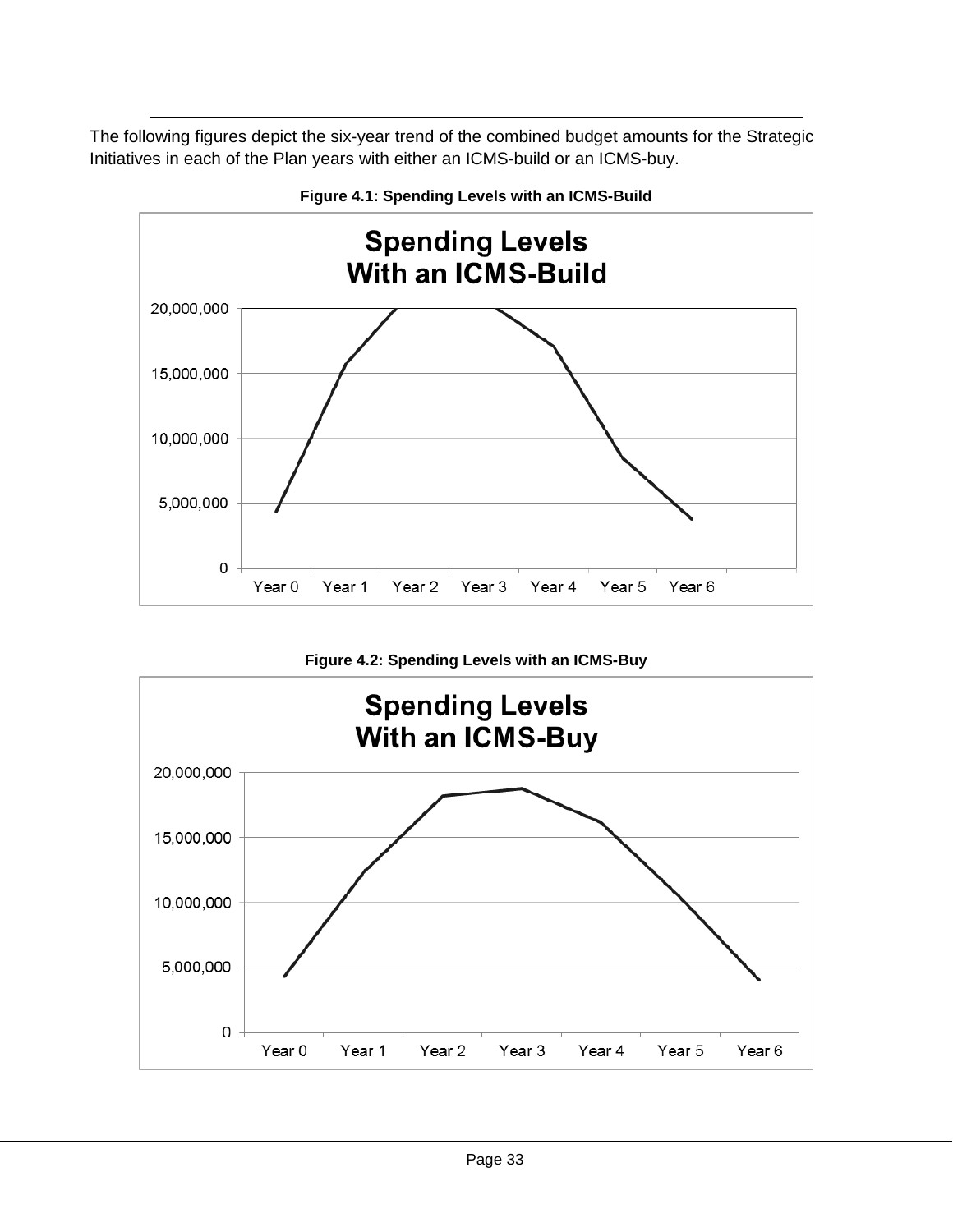The figures below depict the six-year trend of capital expenditures and ongoing operational costs for both the ICMS-build and ICMS-buy options.



**Figure 4.3: Spending Levels of Capital Expenditures and Ongoing Operational Costs with an ICMS-Build**

**Figure 4.4: Spending Levels of Capital Expenditures and Ongoing Operational Costs with an ICMS-Buy**